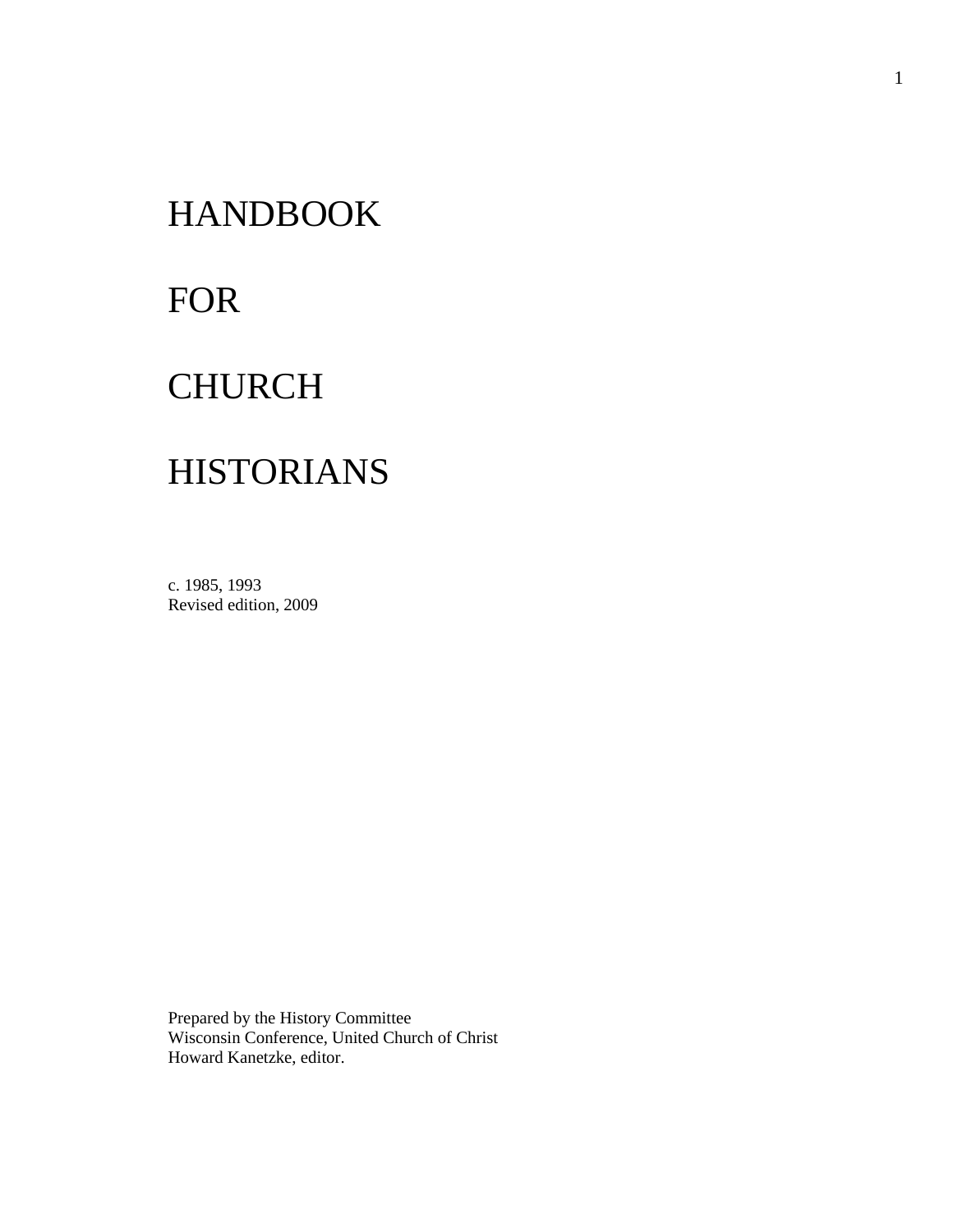## TABLE OF CONTENTS

| Preserving History<br><b>Howard Kanetzke</b>                                 | 3  |
|------------------------------------------------------------------------------|----|
| <b>Community Resources and Church History</b><br><b>Timothy Ericson</b>      | 7  |
| Tasks and Skills of Church Historians<br>The LEADERS BOX, reprint            | 12 |
| <b>Preservation of Records</b><br>Minnesota Conference, UCC reprint          | 18 |
| Starting an Oral History Program in a Local Church<br><b>Howard Kanetzke</b> | 20 |
| Removing creases from Historic Papers<br>Tom McKay                           | 32 |
| Planning a Celebration<br>Dorothy Whitcomb                                   | 34 |
| <b>Resources for Church Historians</b>                                       | 37 |
| <b>Suggestions to Standardize Church Minutes</b><br>J. D. Peterson           | 39 |
| <b>Checklist for an Anniversary Booklet Committee</b><br>J. D. Peterson      | 40 |
| Index                                                                        | 42 |
| Credits                                                                      | 44 |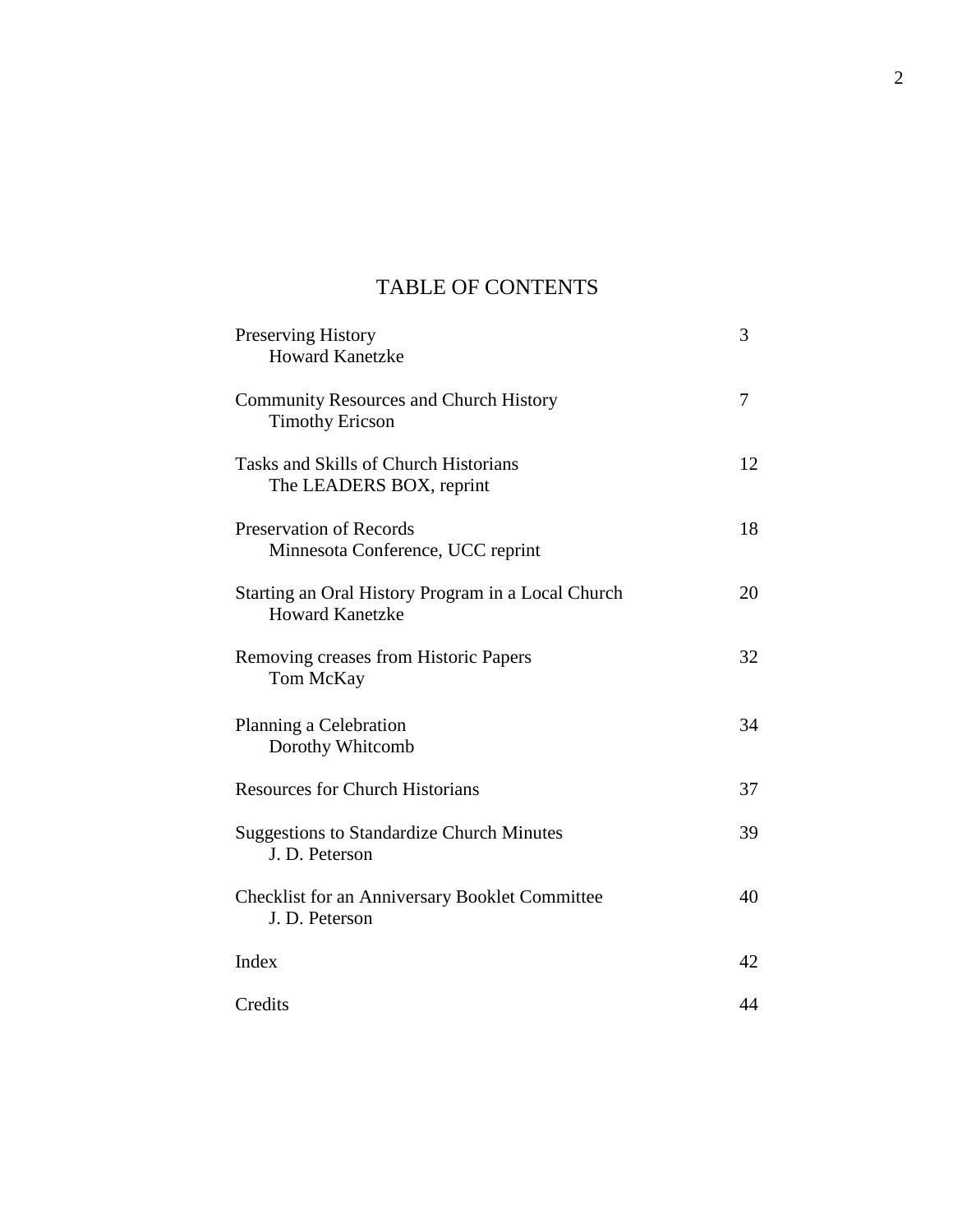## **PRESERVING HISTORY**

by Howard W. Kanetzke

The history of our congregations reaches from the past through the present into the future. The memory of the past can inform the present and provide some direction to our tomorrows. It is all too easy, however, to lose part of our heritage by allowing it to fade from memory and record. As a result we are able to retrieve only incomplete glimpses of the experiences of the community of saints in our local congregations. We need individuals or groups in the churches of our Conference to accept the challenge of researching and preserving the history and heritage of each congregation. Churches that already have active programs for preserving historical materials should review that preservation process regularly and make needed changes.

Here are questions that church historians must consider:

What materials record the history of our congregation?

Where are the materials located now? Where is the best place for them to be? What must be done to preserve them? What materials must be collected and preserved on a regular basis from now on?

How can we use materials to interpret the unique history and heritage of our congregation?

What materials may exist in our local community that can supplement our church records?

#### **Materials That Contain History**

DOCUMENTS A number of different types of documents contain important historical information. Church records that are especially important include the following:

- \* confirmation, baptism, wedding, burial, membership lists
- \* wills, deeds, mortgages
- \* constitutions, by-laws, minutes of meetings (within a congregation there may be several organizations that have each of these documents)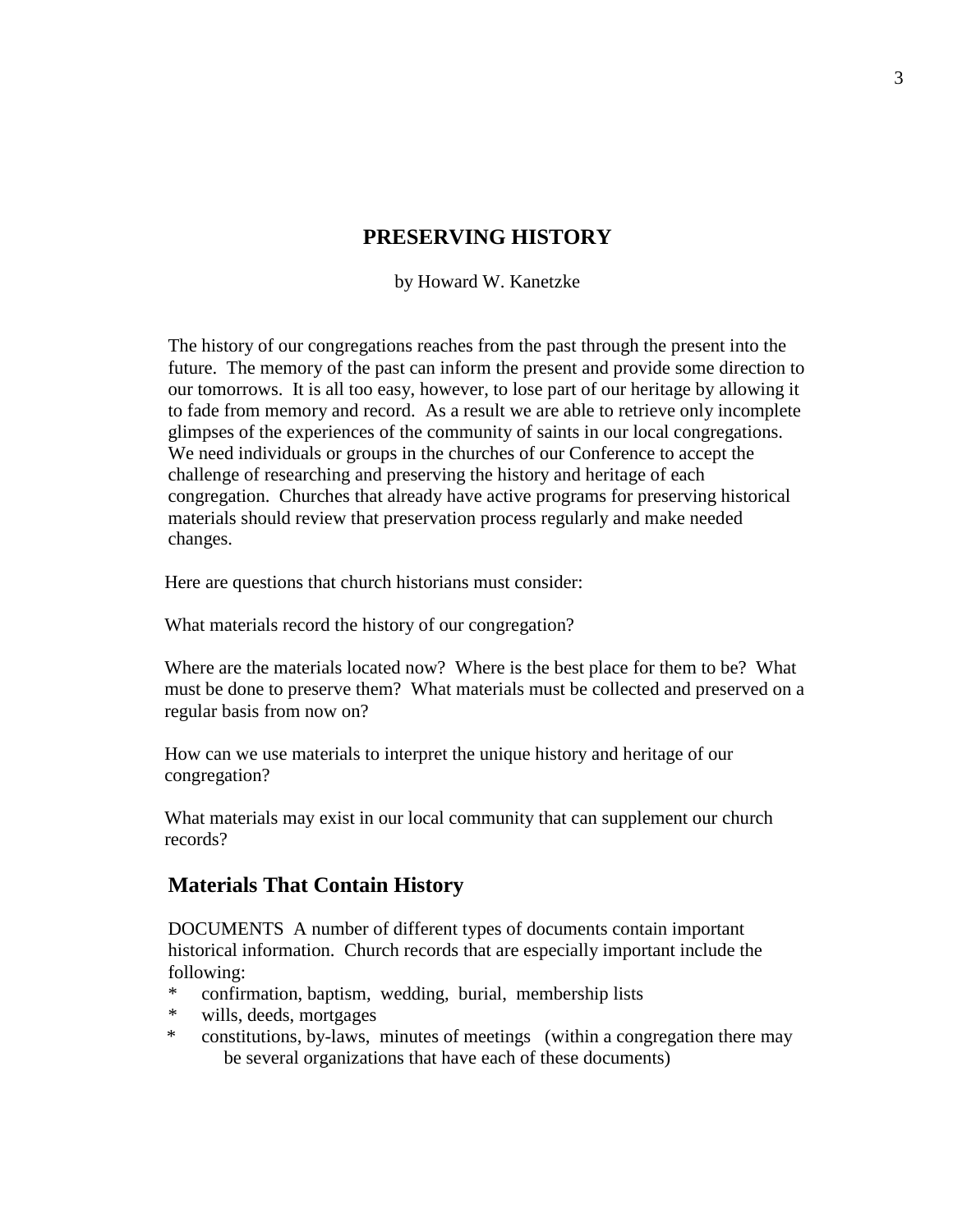HANDWRITTEN MATERIALS Handwritten accounts may include letters or diaries written by members and officers of a congregation. Such materials may be found in family collections, at local libraries and in collections of local historical societies and may contain personal reminiscences of the church.

VISUALS Photographs, paintings, drawings and building plans are possible sources of church history. Visual records show us people, events and buildings and allow us to compare the past with the present. You will find visuals in family collections, newspapers, libraries and historical societies.

PRINTED MATERIALS Many volumes of local history have been written which often contain mention of local churches. Examine community and county history volumes. Check to see whether booklets have been published to celebrate  $50<sup>th</sup>$  or 100<sup>th</sup> anniversaries of your congregation. Local newspapers often print accounts of churches for celebration and anniversary issues. Old city directories and telephone books may reveal information about churches and members. Check to see whether churches placed advertisements in these publications.

Maps can also be useful. Bird's eye maps, printed in the late nineteenth century, show prominent buildings in some detail. Also Sanborn Insurance Maps contain downtown information about areas of many communities. The State Historical Society has Sanborn maps for 323 Wisconsin communities, dating from 1880 to 1950 together with numerous bird's eye maps. (See Chapter 2)

INFORMATION NOT FOUND IN PRINT Many facts are only found in the memories of people. This important resource is too often overlooked and sometimes lost forever. You may want to interview people and write down or record their memories on audio or video tapes.

SOME RECORDS ARE OBJECTS These are the things that people have made, used, bought and have become important to the history and heritage of a congregation. We can examine objects, touch them, see what they are made of, how they were (are) used, and note how they have worn. We can examine them for information that may be recorded on them (labels, for example). Stained glass windows, altar furniture, tables, chairs and light fixtures all may suggest aspects of the history of our congregations. Of course you will not want to forget the largest object of all – the church building. We can discover the history of objects, determine what they are made of, note special designs, construction features, and determine the use of each object. After identifying, evaluating and analyzing objects, however, it is most important that we interpret them – understand what meaning they have for the congregation and for the future.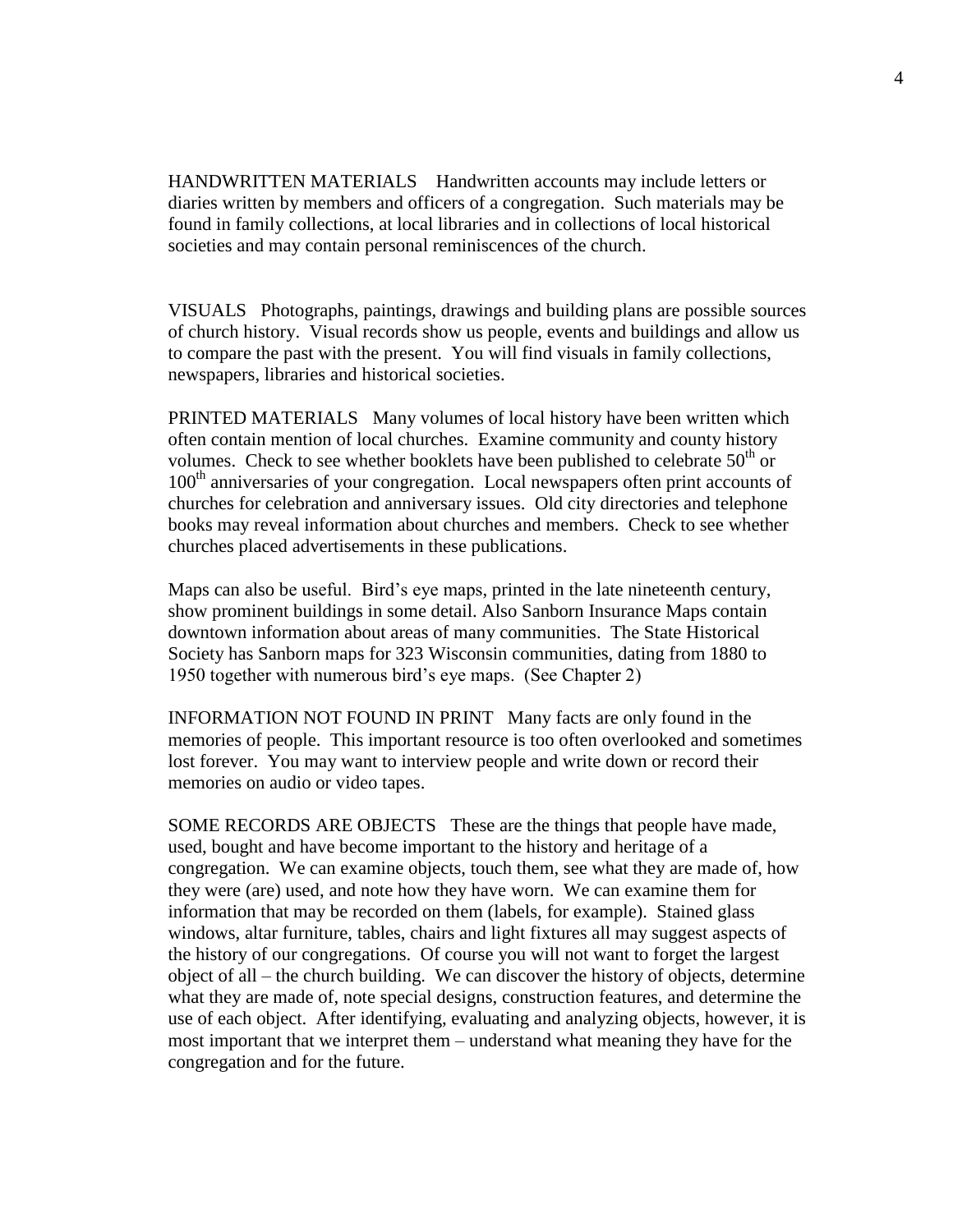SOME RECORDS ARE EVENTS Different types of events happen in our churches, and sometimes these can be of great importance. Some events may confirm a previously made decision or may lead a congregation to move into a new area of mission. Try to identify events of high impact upon your congregation. Sometimes important events are easily recognized once they happen – other times we see them most clearly only by looking back in time.

#### **Location of Historical Records**

A first step is to determine the location of important records, a second is to evaluate them – determine how important they are, and the third is to provide safe preservation of this information. The church may want to rent a safe deposit box or acquire a fire-proof container for some objects. Members of a history committee may want to organize materials so that they are useful. All materials may be collected in one location. If this is not possible a master list of locations should be developed and made available to all interested people. Some items might be placed in the UCC archive at the State Historical Society of Wisconsin.

Many churches have their records – or microfilm copies – stored in one of the State Historical Society's Area Research Centers (located in the libraries of many UW campuses). The ARC's provide a secure, fireproof location where church records may be preserved and used, and where trained archivists are often able to suggest or obtain additional resources that are useful in compiling a church history.

## **Interpreting our Heritage from Records**

While history probably does not repeat itself, questions and issues do recur with some regularity. How have members of your congregation dealt with questions of faith, missions, welfare, suffrage, human rights, civil rights, in whatever guises these topics have appeared in the past? What has it meant to individual people to be members of your congregation in the past? What statements has your congregation made to the community? The state? The nation? How have people's lives been effected by this congregation? What can be taken from the past and used to enrich the present? The future?

## **UCC Archives**

The Historical Committee of the Wisconsin Conference has placed historical information in the Archives Division of the State Historical Society of Wisconsin. Here are found records of the State Commissions and Committees in Associations, Women's Groups, Layman's Fellowship, records and correspondence from the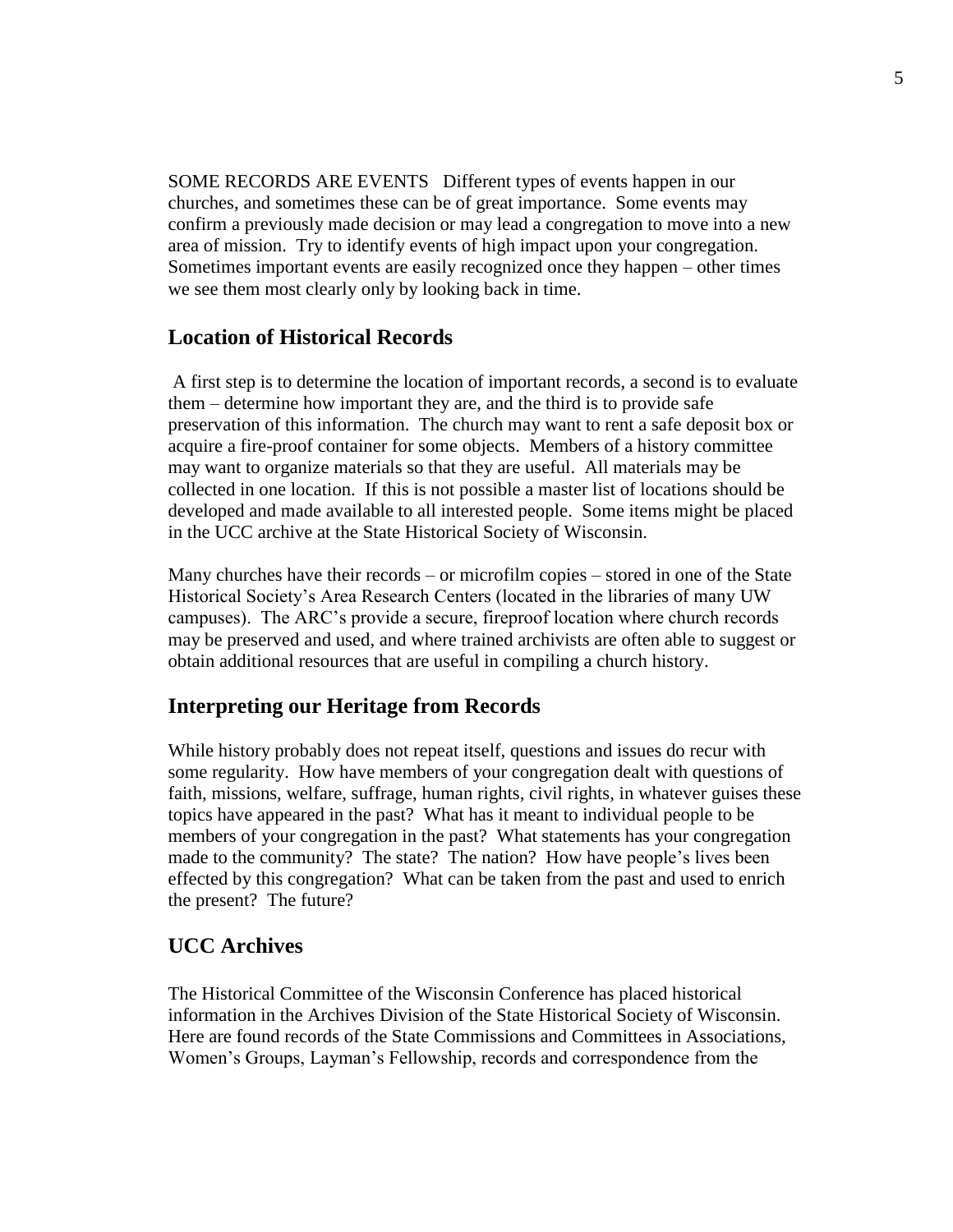Conference Office and records of the Home Missions Society and the Northern Wisconsin Home Missions Society. There are materials from both the Congregational and Evangelical and Reformed sources. There are some files of materials from local churches that have been lent to the Society for microfilming. You may want to check to discover whether there are materials in this archive relating to your congregation. Correspondence should be addressed to:

Reference Archivist Wisconsin Historical Society 816 State Street Madison, WI 53706

Please provide the following information to aid in answering your query:

- 1. State that some records of your church may be in the UCC Archive
- 2. List the Association to which your church belongs
- 3. Give the name of your church
- 4. Be as specific as possible in listing the types of information you seek.

The United Church of Christ has a number of archives that may be of help to you in your research. All are reached by going to [www.UCC.org](http://www.ucc.org/) , then select MENU, under "411 selections" choose "archives" and then "History Council." Here is a listing of the agencies that you will find:

**Congregational Library**, 14 Beacon St., Boston MA 02108. telephone 617-523-0470

**Evangelical & Reformed Archives**, 555 W. James Street, Lancaster, PA 17603. telephone 717-290-8734. erhs@lancasterseminary.edu

**Evangelical Archives**, Eden Seminary, Luhr Hall, 475 E. Lockwood Ave, Webster Grove, MO 63119.

**UCC Archives**, contact Bridget Kelly, 700 Prospect Ave., Cleveland, OH 44115. 866-822-8224, ext.2106.

**Amistad Research Center,** Tilton Hall, 6823 St. Charles Street, New Orleans, LA 70118.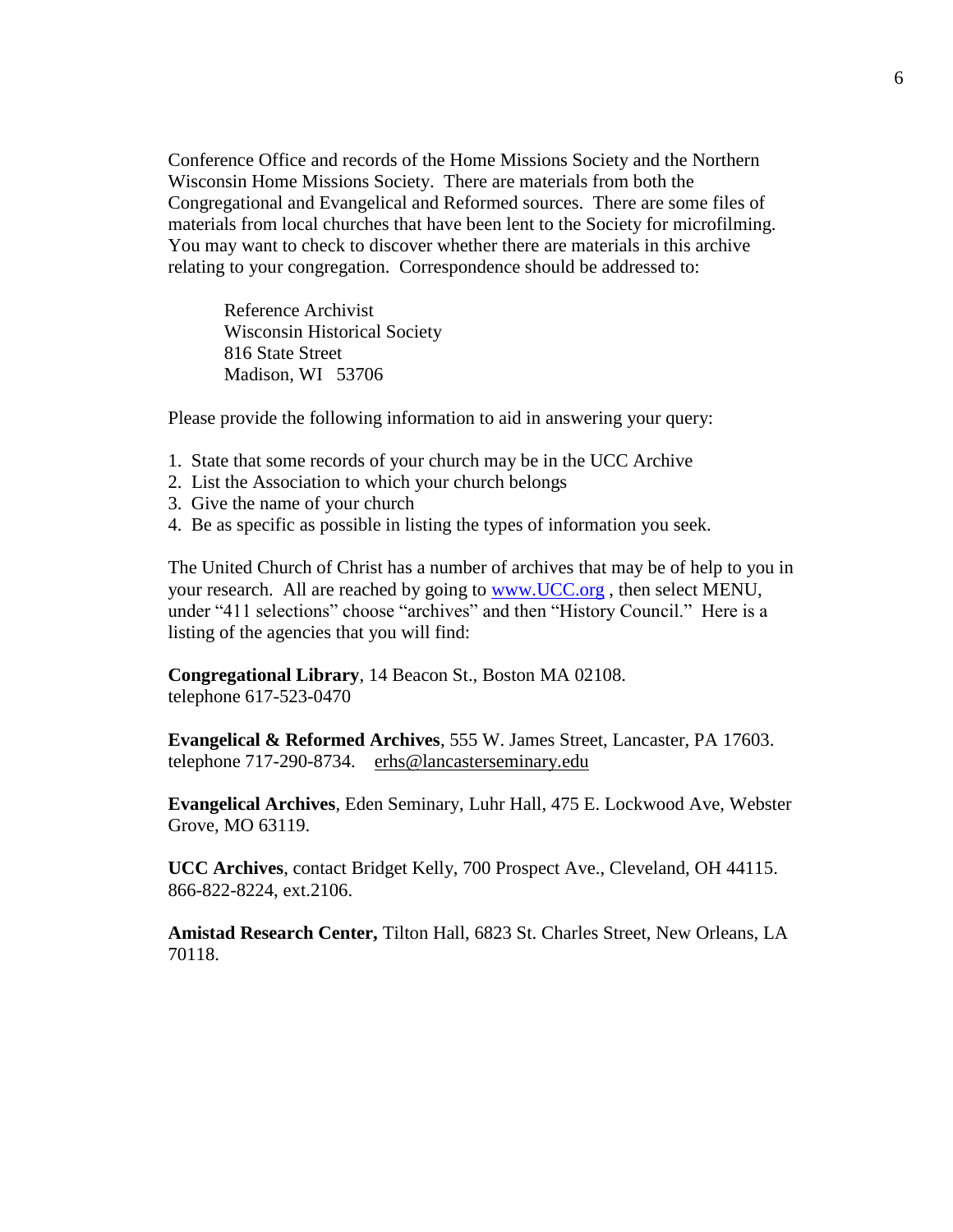#### **COMMUNITY RESOURCES AND CHURCH HISTORY**

#### by Timothy Ericson

Writing your church's history can be one of the most important and interesting projects to undertake during an anniversary celebration. This history will be appreciated both by the older members of the congregation and by newer members who know little of the church's past. It allows everyone to see how the congregation has grown spiritually and physically over the years. It reminds us of some of the issues and struggles that took place in the past, and helps us to remember old friends and family members who were an important part of our lives. Finally, a church history will help us recall the larger community of which our church has been an important part since it was founded.

This latter relationship between church and community suggests an important fact to remember when looking for historical information for a church history. Although much of what we know about the congregation's past will come from church records, there is also much to be gleaned from sources outside our immediate church. By using outside sources, we often can learn much about the founders of the church, past ministers, or early members of the congregation: where did they come from? What were their occupations? How large were their families? How old were they when the church was founded? We may also learn about the social and political issues in which the church was involved. It may be possible to find very detailed information about the church building or the parsonage – even if no photographs are available. In certain instances it is even possible to find out about the founding of our church before it was established! In short, if we remember to consult outside resources as well as church records, we will be able to write a more accurate, interesting history – one which will focus upon our church, but which will also consider the physical community, and the community of faith of which it is a part.

The following are some of the more commonly available resources which can be useful in obtaining information to include in your church history.

#### **County and Community Histories**

There are many published histories dealing with counties or individual communities in Wisconsin. They were published either as promotional tools, or as part of celebrations long ago. Many of the earlier histories seem to have been written in the 1880's or around the turn of the century. Some were published as a part of the Bicentennial (or the Centennial of 1876.) Whatever the reason, virtually all have some information relating to the churches in the area. The earlier histories tend to contain substantial biographies, which are often useful as a source of information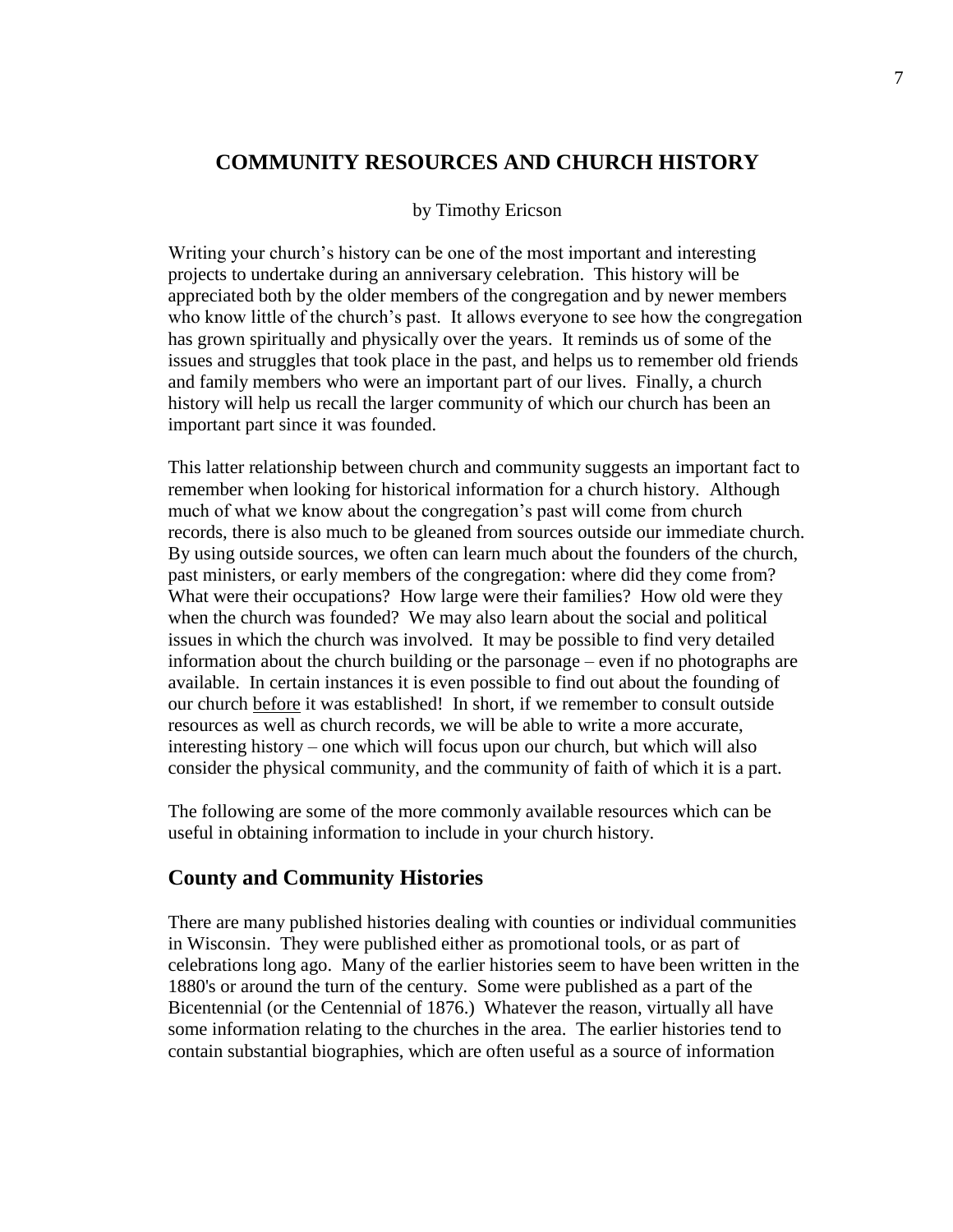about former members of the congregation. Often these histories will be general in nature, but occasionally new facts or photographs will be included with a historical sketch.

### **Census Records**

The federal government has conducted a census every ten years since 1790. However, beginning in 1850, the census became much more detailed – listing the names of every member of the family rather than simply the name of the head of the household. Also included is the information about the age, birthplace and occupation of all persons counted in the census. Some of the censuses have been indexed, making it much easier to locate particular people. Others contain especially detailed information – the 1900 census, for example, lists not only the state or country where each person was born, but in the case of foreign immigrants, it also lists the year they arrived in the United States. Federal census records for Wisconsin are complete through 1910, except for the 1890 census that was destroyed in a 1921 fire. In addition to the federal census, the State of Wisconsin also conducted a census every ten years, beginning in 1855 and ending in 1905. Only the last one contains detailed information, but the earlier years may help to answer questions about individual church members or ministers.

The census records can tell researchers a great deal about the congregation. The occupations of members may explain why the church was or was not involved in certain social causes or movements, or how the congregation was able to finance a particular building project. Knowing the size of families may shed some light on the size and nature of the Sunday School during a particular period of time. The ethnic composition of the congregation may explain certain traditions or beliefs. Wouldn't it be interesting to compare the rate of growth of the church to that of the community? What kind of people did the church attract back at the turn of the century? How did the program at that time reflect apparent or perceived needs? There are many interesting ways to use census records.

#### **Sanborn Insurance Maps**

Sanborn maps were created nationwide in the  $19<sup>th</sup>$  and into the  $20<sup>th</sup>$  century to help insurance agents assess the relative risk of fire in cities and villages. These maps exist for many Wisconsin communities (although they were not drawn for rural areas). They focus on the downtown districts where buildings were constructed in close proximity to one another and the risk of fire was the greatest. However, the maps generally included other large buildings such as schools, factories, and churches, regardless of where they were located within the city or village.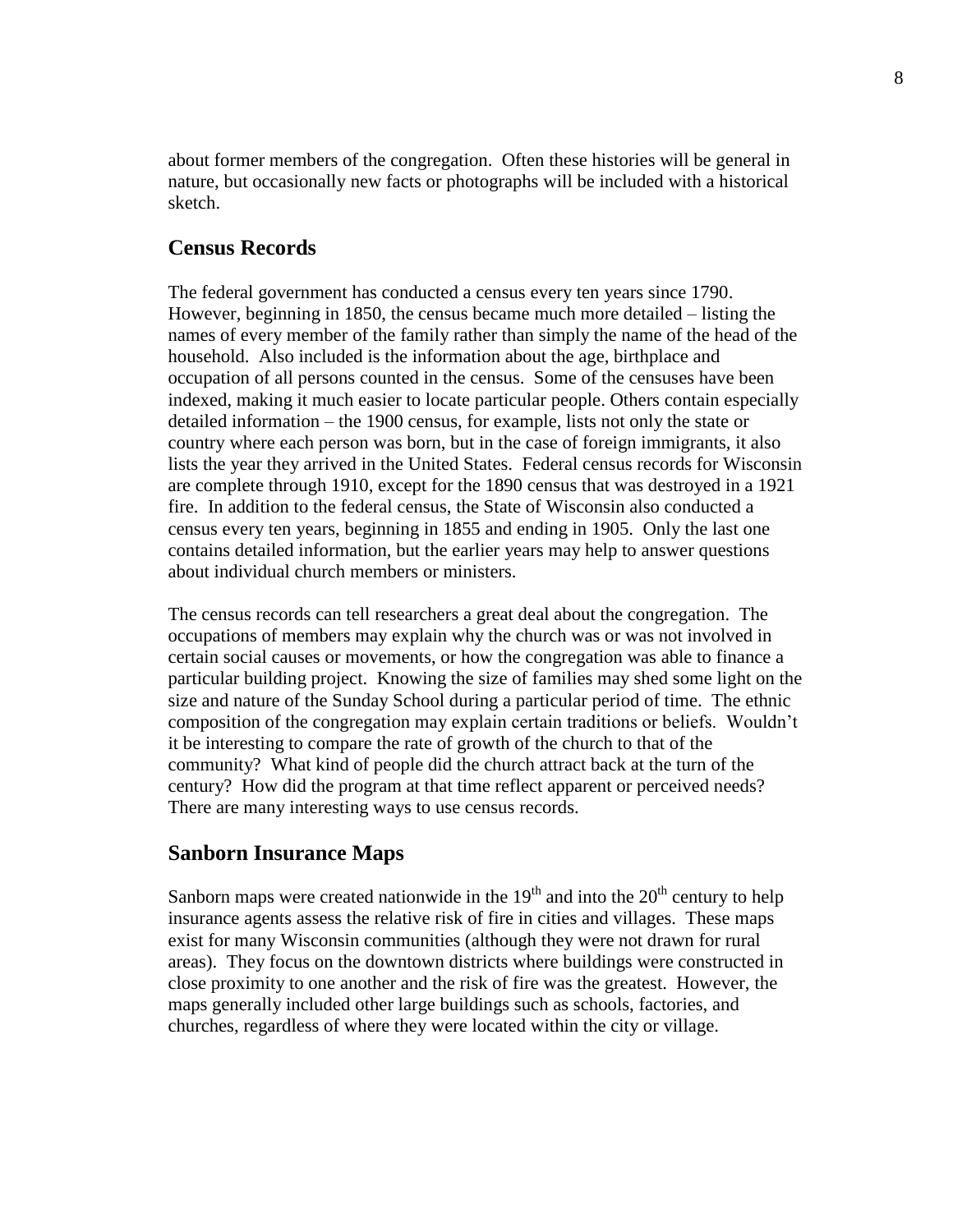The Sanborn maps are coded to show the shapes of each the building and also the number of stories, the location of doors and windows, the type of construction, the type of roof and information about the use of the building. In many instances, the information is so accurate that an artist could do a reasonably accurate drawing of the building based only upon the map. The location of the parsonage is sometimes included in the map, along with stables, garages and other outbuildings.

During the  $19<sup>th</sup>$  century, the "Bird's Eye View" was a very popular art form in Wisconsin as well as in other places around the country. Itinerant artists traveled to different communities and drew simple and highly accurate pen-and-ink sketches of the buildings and streets as they might have looked to a bird flying overhead. Since the artist made his living by selling the completed Bird's Eye View to residents of the city or village, the buildings shown are generally drawn exactly as they appeared – down to the number and location of doors and windows. These views are another source of information about how the church and the community looked when the sketch was drawn. They also make excellent illustrations for a finished church history.

Bird's Eye lithographs of Wisconsin communities may be found in some local public buildings like court houses, city halls, museums and schools. The State Historical Society has an extensive collection of these prints. Contact staff in the Archives Reading Room, 816 State Street, Madison, Wisconsin.

#### **Community Newspapers**

After our own church records, the community newspaper is probably the best single source for finding information about the history of the church. Although its role has changed over the years, the church has always been an important and influential force in Wisconsin communities, and interest by the local newspaper reflects this fact. Often local newspaper columns contain facts completely unrecorded in formal church records. For example, in the 1850's and 1860's it was not uncommon for a newspaper to print the entire text of a particularly good sermon, especially if it dealt with a contemporary social issue such as slavery or prohibition.

Newspapers often record facts about organizational meetings and religious services that were held prior to the formal establishment of the church. They usually publish periodic progress reports detailing church and parsonage building projects. They carry publicity on special meetings or revivals; they announce the arrival and departure of ministers.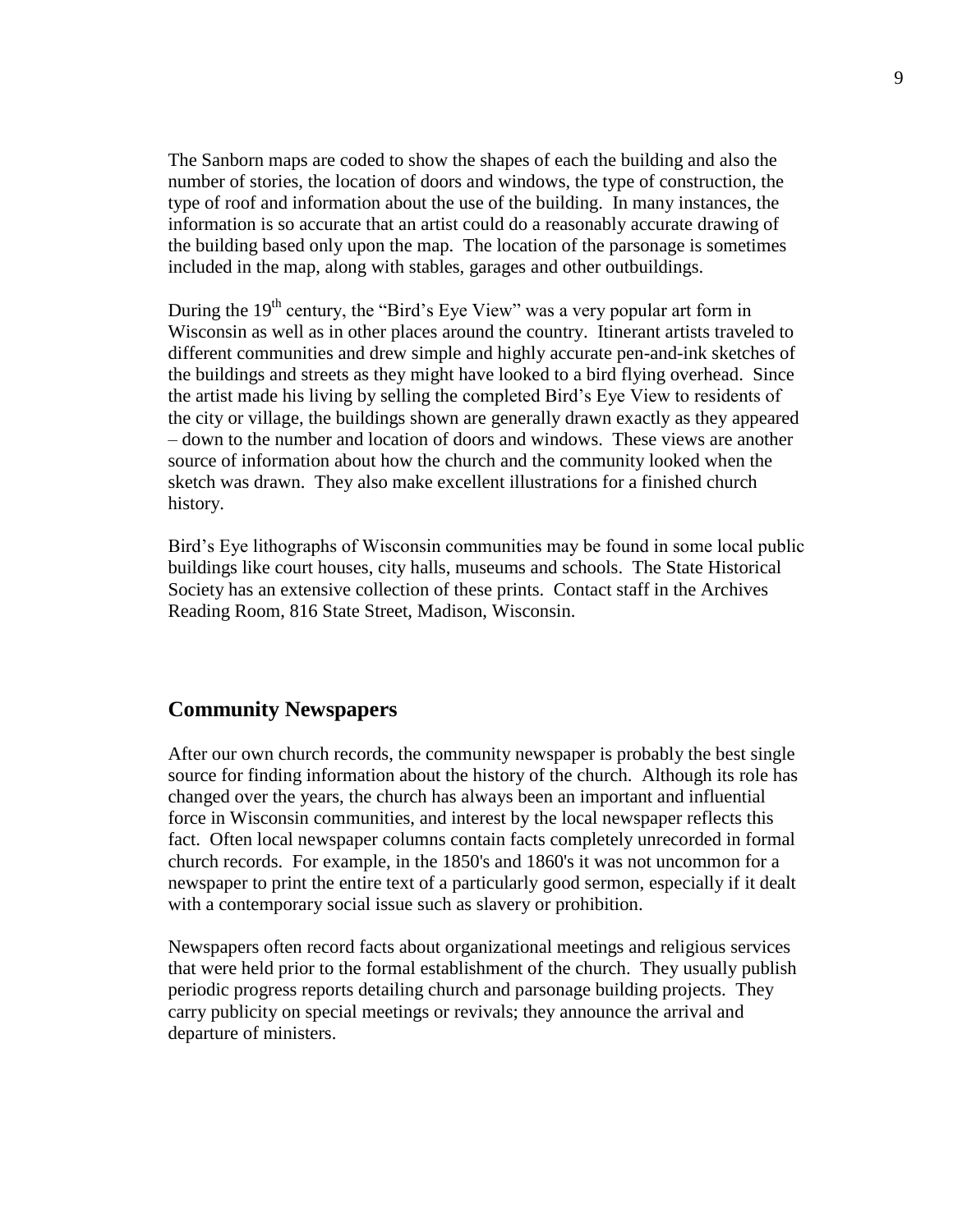Past anniversaries are also well documented in the local paper. Columns often contain histories and there are articles that pertain to specific events, the arrival of special visitors, and other aspects of the celebration.

Even the weekly announcements about Sunday services can contain important insights into the history of the church. For example, one researcher was able to document a church's strong involvement in the prohibition crusade as early as the 1880's by simply noting the pattern of sermon titles like "Boys vs. Booze" and "The Drunkard's Reward" which invariably appeared just prior to local elections concerning the licensing of saloons.

Researchers should also take careful note of letters to the editor and articles about community events that may shed light upon the attitudes and the participation of church members.

When using community newspapers, it is often possible to save hours of time by recognizing important dates and investigating these first. For example, if a church was organized in 1855, an efficient researcher will first check the years 1880, 1905, was organized in 1935, an effective researcher with this effect the year 1930 and 1955–the dates of the  $25<sup>th</sup>$ ,  $50<sup>th</sup>$ ,  $75<sup>th</sup>$ , and 199<sup>th</sup> anniversary.

Next, check years when important events occurred in the life of the congregation. In 1976 many historical features in local newspapers were inspired by the Bicentennial. The same was true in 1876, when an earlier generation of Americans celebrated the Centennial. In 1948, Wisconsin celebrated 100 years of statehood and this occasion resulted in hundreds of special edition newspapers–most of which included historical sketches of community churches. You can easily make a list for your own area. Look especially for anniversaries celebrating the founding of: counties, townships, communities, and newspapers themselves. You won't *always* strike "gold" but it's worth a try. For your best rule of thumb, remember few Americans can resist an anniversary divisible by 25!

#### **Records of Church Organizations**

Records of larger church organizations may also be an extremely valuable source of information. Two of these collections are worthy of note.

As indicated in Chapter One of this booklet, the Wisconsin Conference of the United Christ has its archival records on deposit at the State Historical Society of Wisconsin. A part of this collection includes files pertaining to individual churches throughout the state. These files almost always contain photographs, correspondence relating to particular events, historical articles or publications, annual reports, newsletters and other material. Generally these files are relatively recent (after 1920), but some are very old (back to 1880).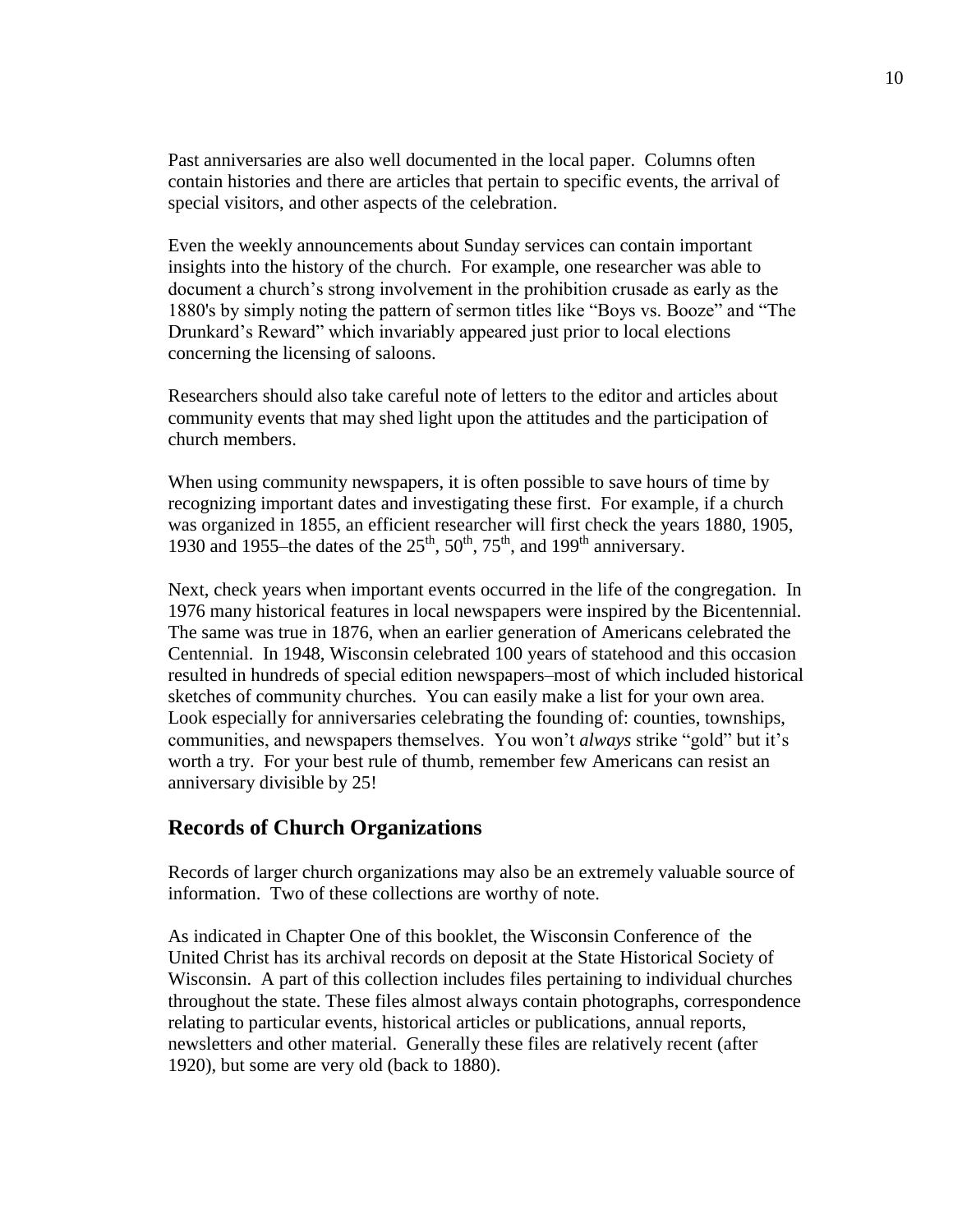The second especially valuable collection is the bound volumes of *The Home Missionary*, published by the American Home Missionary Society, and located in the State Historical Society Library. The American Home Missionary Society was responsible for founding many of Wisconsin's pioneer Congregational churches and its pages are filled with information about this important work. Virtually every monthly issue for 1840-1880 contains letters from missionaries in various parts of Wisconsin. These letters give a unique perspective on the challenges facing those early missionaries who struggled to bring religion to the frontier. The following account is typical:

*The Home Missionary,* Vol. 29, February 1957, p. 247. From Rev. William R. Stevens, River Falls, Pierce County.

#### A WISE AND LIBERAL PEOPLE

At the beginning of the year, our church, being unable to procure a residence for their minister, developed their energies; and they have nearly completed a small, but, I think, a comfortable parsonage for the cost of about \$700. Adding to the cost of these two buildings the value of the sites on which they stand, we have a sum of not less than \$4000. The secret of our people's success is easily told. In the first place, they are a moral, cheerful, wideawake people. In the second place, whenever they meet to consult about doing any good thing for the public welfare, they take along with them as a first principle, the more we do, the more we can do. In the third place, when they decide to do a thing, all believe that it is going to be done, and act accordingly.

*The Home Missionary* also contains information detailing aid given to particular churches as well as missionary offerings received. The publication is especially helpful for tracing the whereabouts of clergymen after they left a particular church.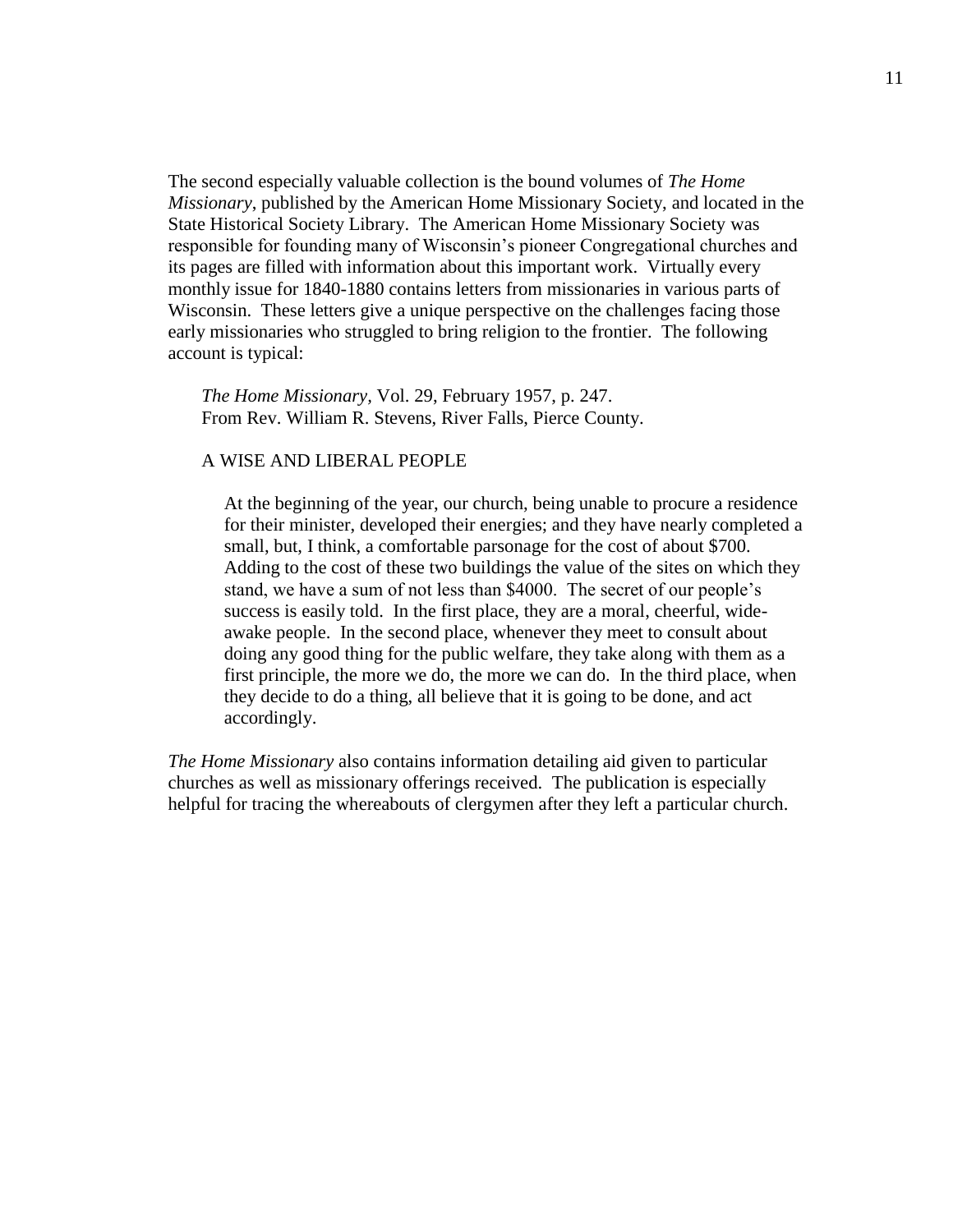#### **TASKS AND SKILLS OF CHURCH HISTORIANS**

(From *The Leader's Box,* reprinted with permission)

Church historians collect and arrange church records, see to their preservation, and write accounts of church history – all to give identity to the church.

**History and Background** Our faith has roots in the past and is lived out in specific present events. History can inform us about the actions of God in the lives of people. Since before the time of written records, there have been men and women who have preserved and told stories of events and people of days gone by. In recalling our heritage, our churches can recapture vision and renew strength. Isaiah advised the people of God:

Look to the rock from which you were hewn, and the quarry from which you were digged. (Isa. 51:1)

Over and over in the Bible the people did look to their history. In Hebrews there is a long recital of history. From the days of entrusting everything to the careful retelling of memorized history to the present when sophisticated technical equipment is used, the preservation of historical memory remains important.

**Common Practices** Some churches have had historians for generations and have welldocumented histories with records collected in safe places and booklets published that sum up the life of the ministry. Historians usually have budgets for supplies and storage of records.

Sometimes there is even an oral history project that preserves memories of "old timers." Other churches haphazardly kept church records in the office with little or no attention paid to them. In most churches histories combine the duties of interpreter of history with that of an archivist –  $a$ person who collects the records.

**Responsibilities** Your duties will vary depending on whether you are establishing a record of your church's past, updating it regularly or publishing a view of the history. If you are publishing a history, make it as accurate as possible. Consult printers, editors and others in the field. Use illustrations or photos when possible.

#### **As a church historian you will be responsible for:**

\* conveying an accurate and understandable picture to future generations. We wouldn't have questions about baptism if someone in the early church had described it. Because they thought everyone knew how it was done we disagree.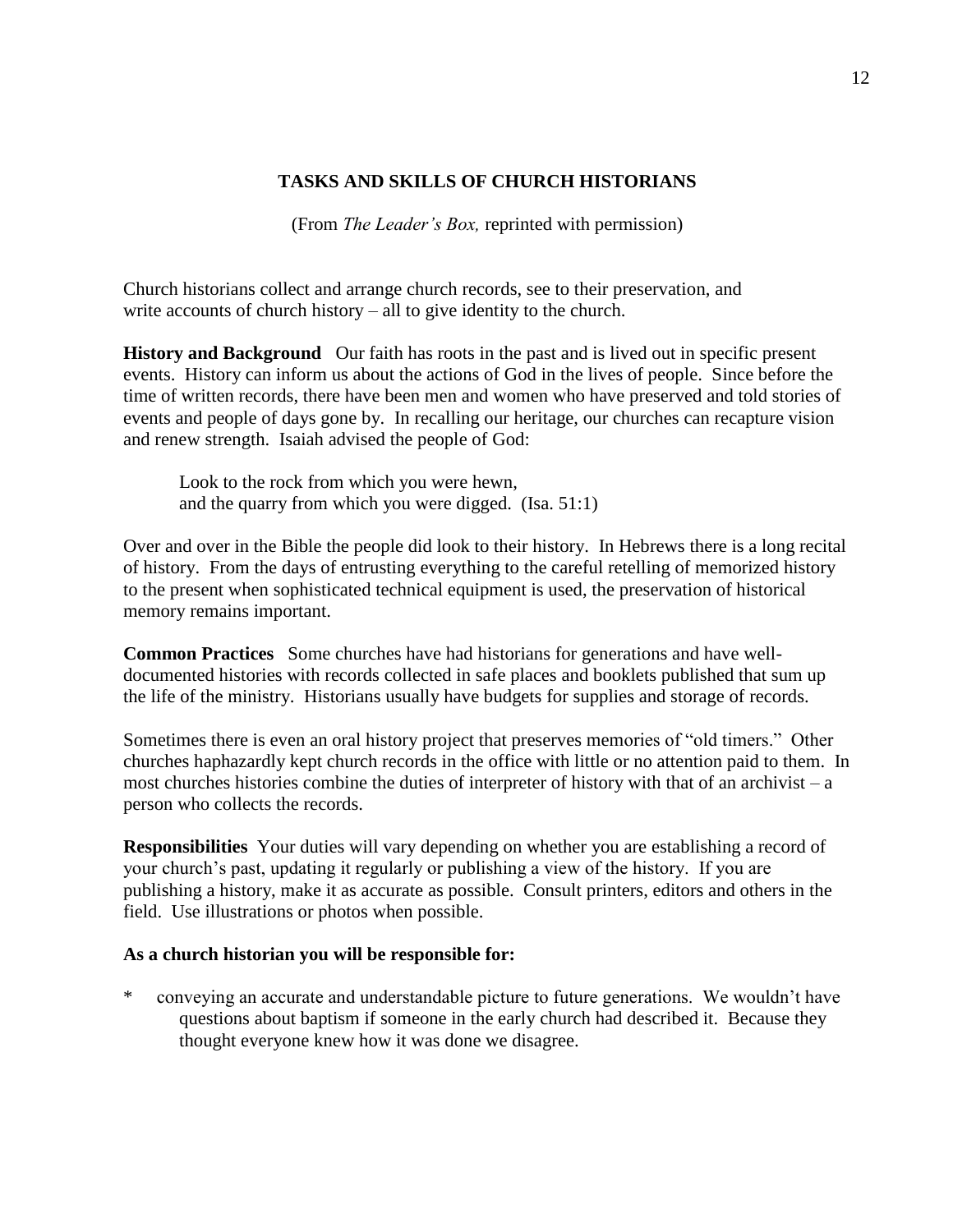- \* acknowledging that church history is more than buildings and stories about ministers
- \* recording both controversies and agreements with fairness and completeness
- \* acknowledging that the church is part of the world by recording stands about local and national issues, telling what it was like, for example, to be an ethnic community at a time of war or to be settlers in a native culture or telling when women were first allowed to be on certain committees
- \* providing correct information, including correctly spelled names
- \* using **primary** information when possible. When ledgers, minutes, rolls are kept, go to these sources rather than annual reports. But go to these reports before using newspaper stories or people's memories of events. Memories can add flavor, but are not always accurate
- \* using inclusive language

## **Information To Use in a Written History**

- \* founding date, organizers and how they went about it.
- \* setting (rural area, town, Indian reservation) and any changes.
- \* names of organizations to which it belonged (conference, synod, etc.)
- \* relationships to the denomination and any specific aid received from it.
- \* dates of buildings and other acquisitions, such as cemetery, housing for elderly, parsonage.
- \* liturgical changes (changing from common cup to individual cups in communion, furniture, arrangement of sanctuary, banners.)
- \* official actions and reactions to denominational changes like mergers.
- \* description of organizations within the church.
- \* participation in activities such as scouting, day care, cooperative projects with other congregations.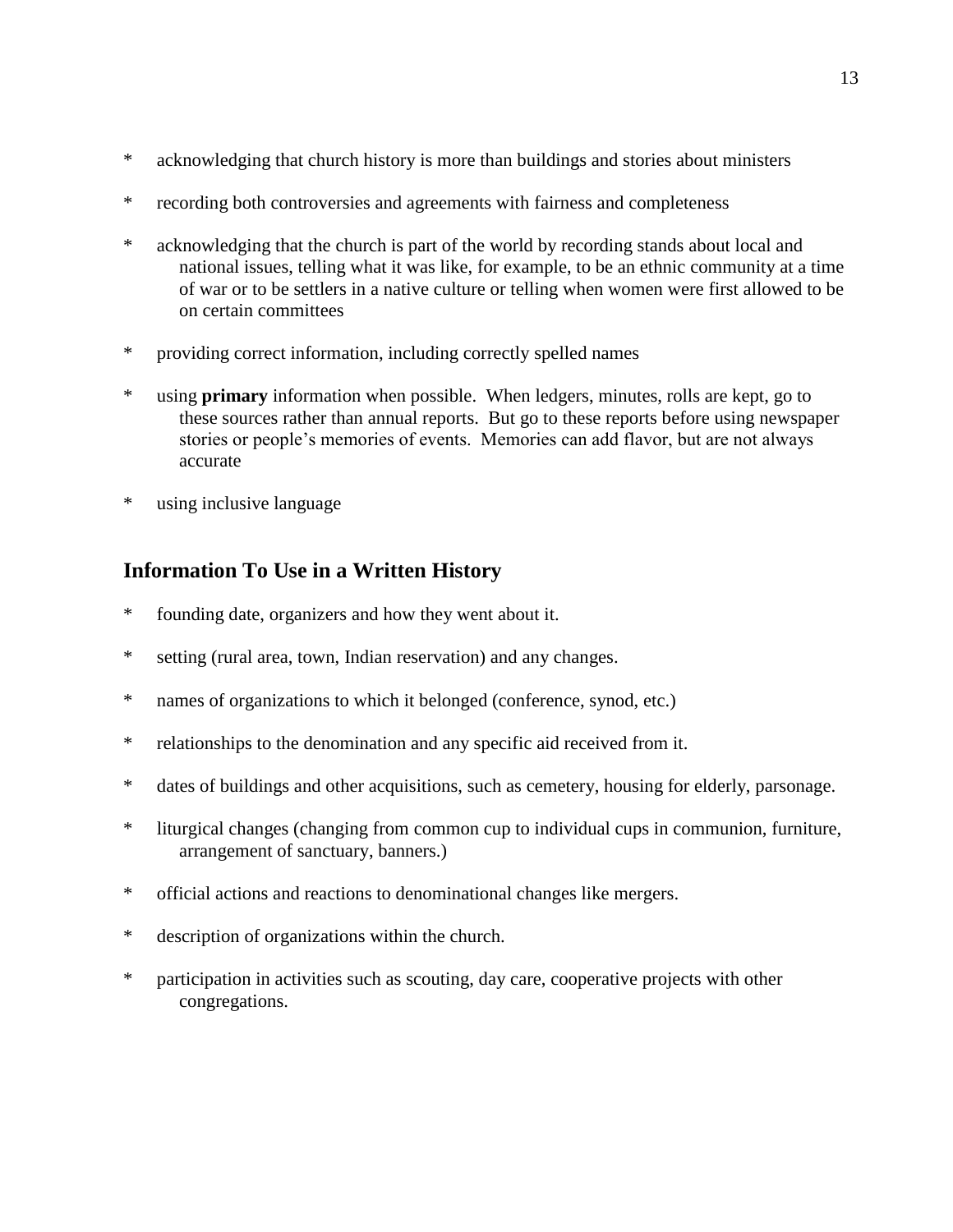**Materials To Keep** You will be responsible for keeping the following information and records after they have been collected:

- \* successive constitutions and bylaws of the church and its organizations
- \* copies of deeds to and descriptions of the church's physical properties and blueprints and pictures of the property
- \* vital statistics (baptisms, confirmations, marriages, funerals)
- \* list of church officers and clergy with biographical information
- \* minutes of congregational and committee meetings
- \* financial records
- \* records of church school and other organizations
- \* bulletins and newsletters
- \* newspaper clipping, clearly labeled and dated
- \* photographs, labeled with names, dates and places

## **Identifying and Storing Church Records**

All church records should be stored at the church or in a public facility like a historical society. Some institutions will accept records on deposit while you retain ownership. However, it is likely that little organization will then be done with the records. Professional organization is more likely to happen when title to records is given to the institution. In Wisconsin, the State Historical Society, Madison 53706, has an archive for the United Church of Christ.

## **When Your Are Responsible For Records**

\* Tag each record book, major document and file identifying the office, committee or organization, dates covered, and type of material. When marking volumes or documents, use only a soft lead (#2) pencil, and record the necessary information in an inconspicuous place–such as on the inside cover of the volume or the back side of the document.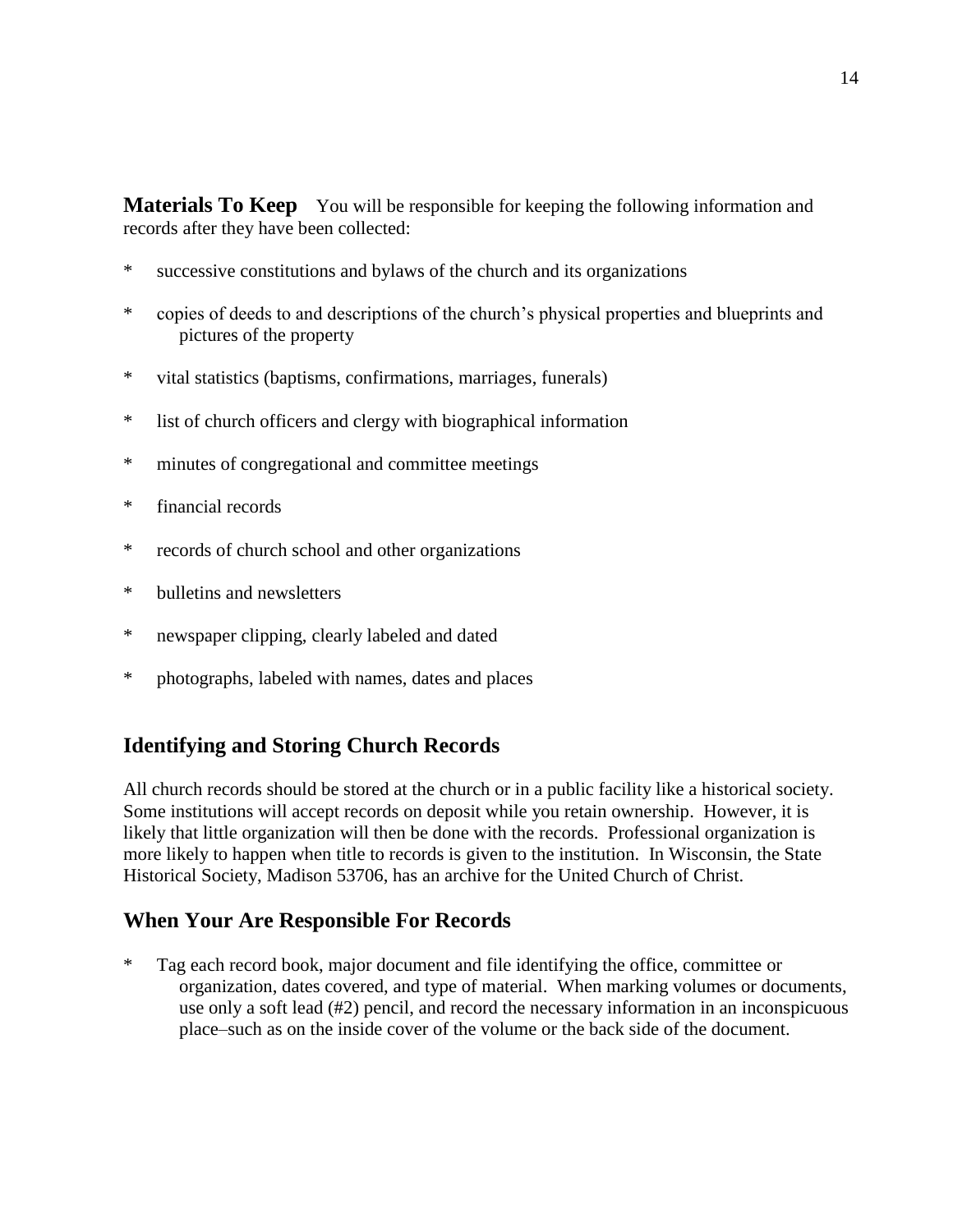- \* Sort into groups according to the origin and file chronologically by activity. For example, the deacon's records should be together, with books and minutes arranged chronologically, followed by account books of the discretionary fund.
- \* Type an inventory of records in storage.
- \* Store in acid free folders and containers which are kept in fire-proof and climate controlled rooms, if possible.
- \* Microfilm, if possible, for a duplicate record, which can be handled without damaging the originals. Store the duplicate in a different location from the original to avoid complete loss in case of disaster.

## **Skills and Attributes for Historians**

- \* -a sense of the importance of history
- \* -knowledge of the church and the community
- \* -ability to sort the important from the unimportant
- \* -accuracy
- \* -a developing general understanding of the history of the denomination
- \* -pleasure in doing research
- \* -pleasure in recording details with the ability to look for the "big picture"
- \* -pleasure in record-keeping

## **Things To Do**

- \* Find out what is already recorded about the history of your church.
- \* Join a historical society to gain an appreciation for the way things are done and how they receive attention.
- \* Visit museums, libraries and archives.
- \* Interview long-term members, former pastors, neighbors and anyone with insight about the church.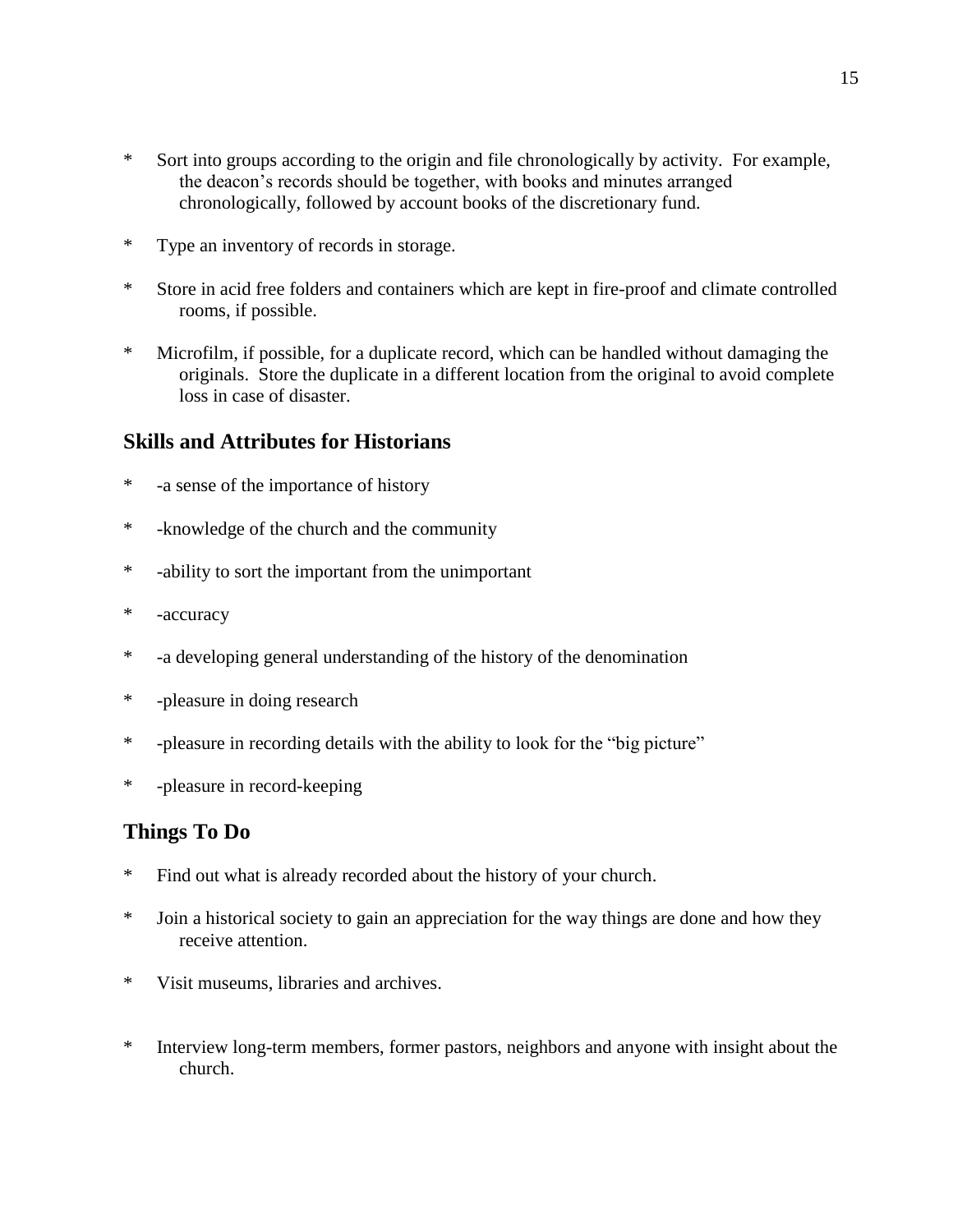- \* Search local newspapers, Conference and Association publications for references to your church and a better understanding of issues.
- \* When doing research, take notes on one side of 4x6 cards and store them in a box. On each card, indicate the subject, date of event, content, and source of information. Then you can sort and re-sort by topic and/or date. This method will help you when you begin to write reports and articles.

## **Checklist of Duties for Church Historians**

- 1. Collect newspaper pictures and articles about the church. Include the name and date of the newspaper for each article. Keep all records you collect in acid-free file folders. Do not use scotch tape on any items as it discolors and will fall off in time. Do not use any kind of paste or rubber bands. Discard all paper clips and unfold folded items. All newspaper articles should be copied onto acid free paper. The original may be discarded. Newsprint deteriorates and the acid in it migrates to and stains everything around it. Many brands of copy paper now have "acid free" printed on the wrapper. Information about archival supplies is available in the section **Resources for Church Historians** at the back of this booklet.
- 2. Any booklets that the church printed for an anniversary or dedication should be saved. The Constitution, By-laws, deeds and other important papers should be kept in the church safe.
- 3. Save your church newsletters and worship bulletins, Council Minutes, Committee Minutes, annual reports, and congregational meeting reports in document cases in chronological order.
- 4. Confirmation pictures and photographs of church activities are important to keep and must be housed in archival quality pages. They could be digitally reformatted and kept in digital format.
- 5. Identify where the church vital statistics are kept. They should be in the church office to be kept up to date. There should be records of baptisms, marriages, deaths (funerals), confirmed members and transfer of membership. Use full names. Parents' names should be given for children.
- 6. Make sure the archives are kept in a safe place. A fire-proof safe or filling cabinet is best. Locked closets will also work nicely.
- 7. When listing pastors, use their full names.
- 8. Write articles for your church newsletter. These might include brief description of important events in the past or be about current members who celebrate significant birthdays, or anniversaries.
- 9. Collect items that are related to your church. Older hymnals and Catechism books can be placed in the church library and later used as part of historical exhibits.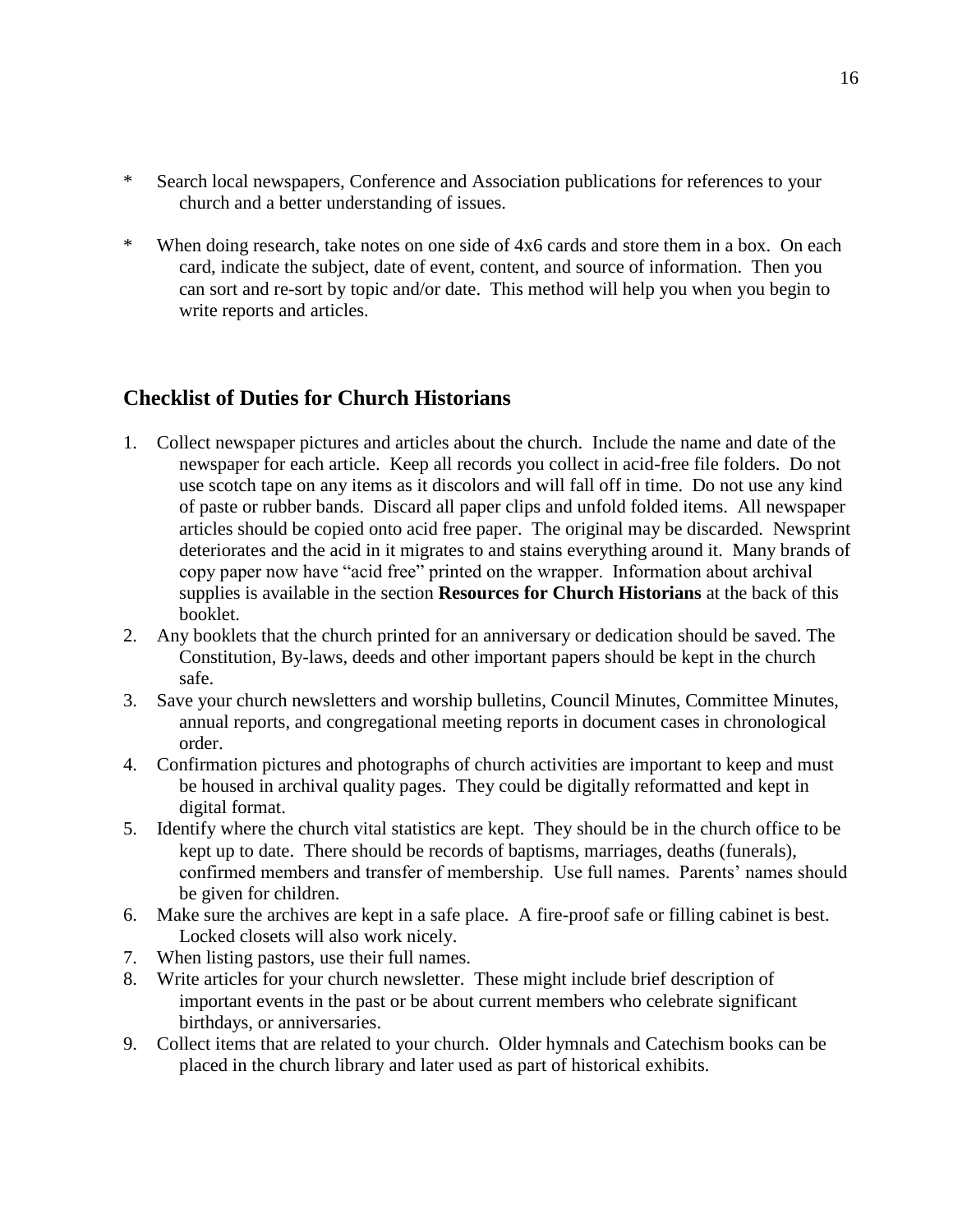10. Displays can be prepared for anniversaries and other celebrations, using documents and photos of important events. Prepare brief paragraphs to help interpret what is exhibited using easy-to-read type. Exhibits acquaint new members with the history of the church.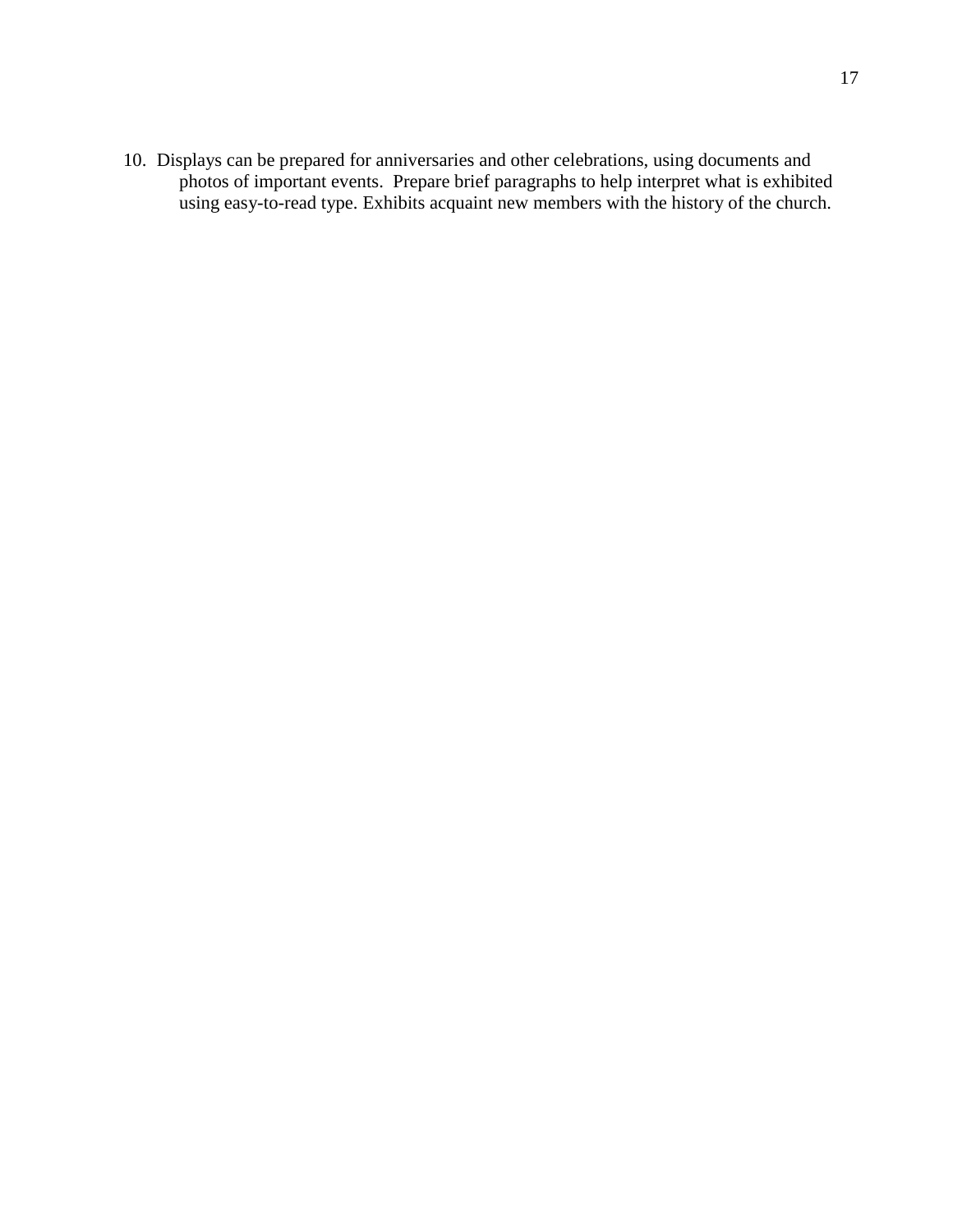## **Preserving Church Records**

(reprinted with permission)

Techniques for preserving church records range from simple to complex. Although no two churches have the same records, it is important that each congregation take some steps to insure the safety of its records. The action taken by your church will, of course, be determined by the resources available.

**Storage** Most church records are paper documents of one kind or another. Paper is sensitive to light and dust, as well as extremes of temperature and humidity. Over time these conditions will result in fading, cracking and discoloration. Deterioration can be slowed by storing records out of strong light, at constant temperature and humidity (70 degrees and 50% humidity are ideal), and away from dust. A small room or large closet can be used if the collection is large; a fireproof filing cabinet is another option for storage. It is always a good idea to limit access to records; this guards against unaccountable disappearances of one-of-a-kind materials.

Most modern paper is made from wood pulp and has a high acid content, which causes it to become brittle and disintegrate quite rapidly. This destructive process can be retarded by storing records in special acid free containers: file folders, document cases or record storage boxes.

Newspaper clippings are particularly high in acid content. Because they discolor any records they touch or rest against, clippings should be separated from other paper by means of folders or sheets of bond paper inserted between items. Another option is to make copies of newsprint articles on archival bond copy paper. (If you decide on this option, be sure that the copy machine is adjusted to assure a firm bond of the image to the paper. Test copies by rubbing the image to assure that it is well fixed.)

**Organization** If your church records are to be of use, they ought to be arranged in such a way that non-current records can be located quickly and current records integrated easily with older ones. Probably the simplest and handiest way of organizing materials is to sort records first according to type and then according to date. Examples:

Council Minutes 1940-1970 Sunday School, 1900-1930 Monthly newsletters, 1960-1969

Put each type in a file folder, binder, acid-free envelope or box. Attach labels indicating the type of records and dates. Individual items should be unfolded, if possible, because, over time, paper will crack and become unreadable along the folds.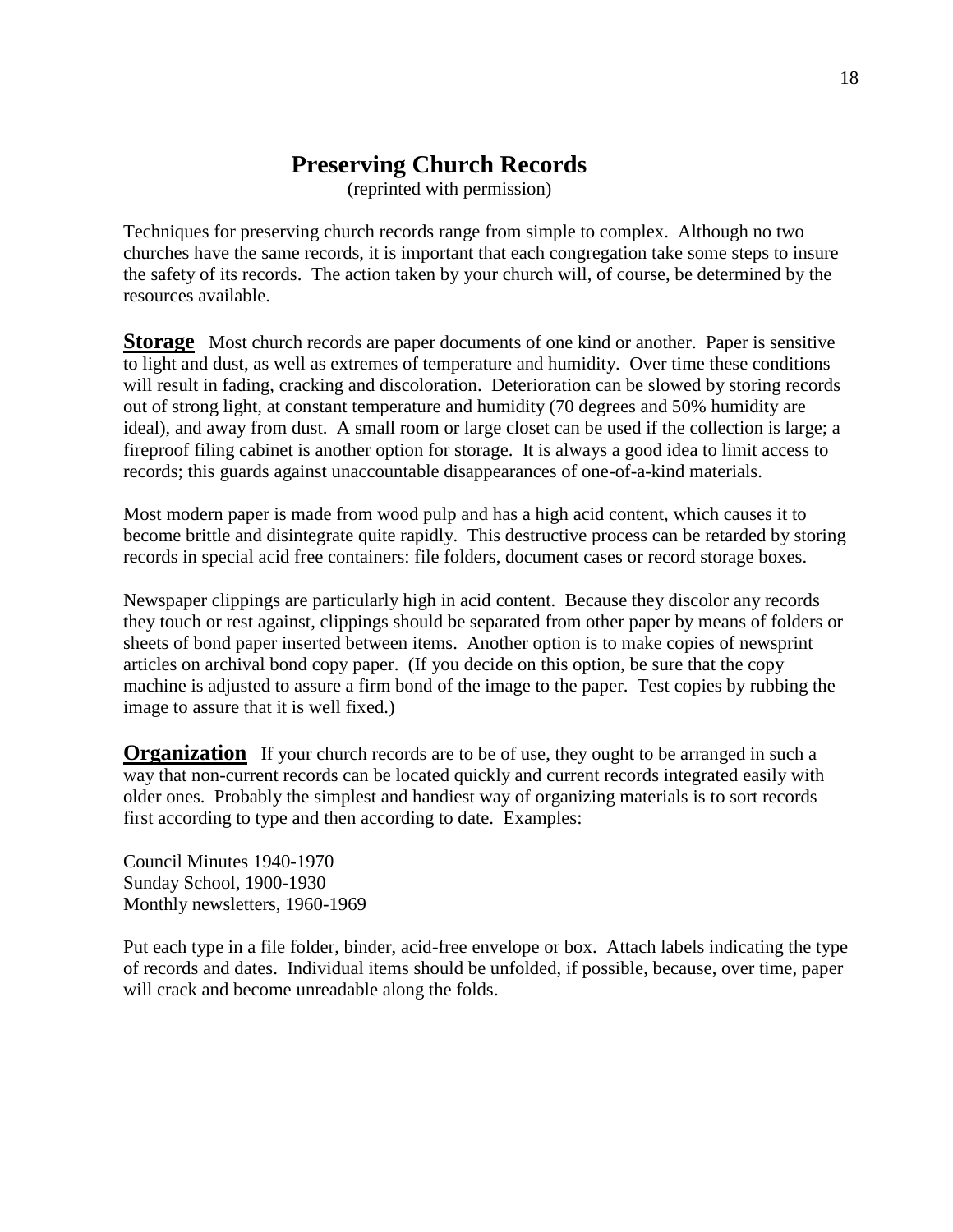Often, some types of records (baptisms, memberships, marriages, minutes and others) are handwritten in a single bound volume. To prevent unnecessary handling of fragile old books, a list of the contents on acid free paper can be inserted in the front of each volume or in each file.

**Preserving Church Records** Some valuable records, such as photographs or blueprints, may not fit into the basic scheme of organization and storage. Acid-free folders and boxes, available in a variety of sizes may be obtained for records of unusual shapes and sizes. Photographs should be labeled with a soft pencil on the back of each picture with subject and date. Or you may photocopy the original and write the identification information on the photocopy. There are many sizes of photograph pages of mylar or polypropylene available which are safe storage and many of these pages have space for a caption, or the back of the picture is readily seen through the photo page. The pages can be put into ring notebooks.

**Repair** A key principle to keep in mind is that whatever is done to your church records must be *reversible*. This will prevent doing damage by using inappropriate repairs. Avoid using Scotch tape or other mending tapes as they are stronger than paper and may cause larger tears or holes. They discolor and drop off over time leaving yellow stains that may obscure the writing. Paper clips and straight pins bend the paper and often rust and discolor the paper. Rubber cement discolors paper. Rubber bands contain harmful chemicals. They will disintegrate and stick to paper. Rustless staples may be used. There are now some archival pressure-sensitive tapes which can be purchased but it may be best to simply house the damaged documents in acid free paper or a mylar toploader. Look through the catalogs of archival supplies for the options that are available to you.

**Display** Records may be used for displays. You may wish to display interesting documents and photographs. If items are mounted on a bulletin board avoid using tacks or pins which will make holes. Glass frames or display cases may be used for particularly rare or fragile documents. Mylar can be used to support and protect documents. Light fades and damages paper so if the display is to be used for a period of time, there are shields for tube lights or plastic film which will filter out the ultra-violet rays. Good photocopies are a better choice for a display of single documents.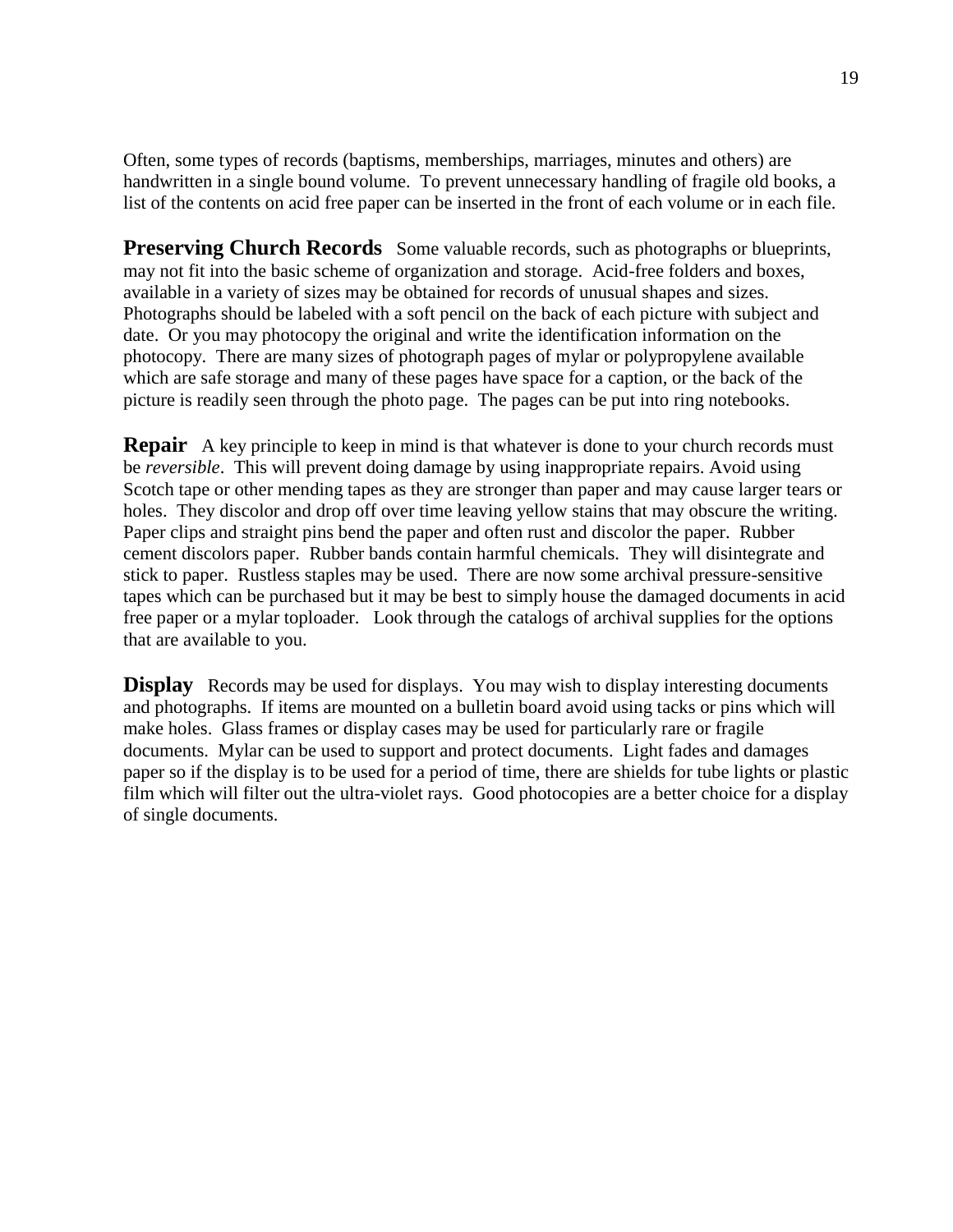## **STARTING AN ORAL HISTORY PROGRAM IN YOUR CHURCH**

A program of contacting members of the congregation and recording their memories and their experiences as members of your church can produce several benefits. It is an excellent way to preserve the story of the communion of saints in the local setting. An oral history program can result in healthy communication and sharing among people who may have had little contact prior to the oral history program. It may facilitate communication between generations.

For many years, oral history tapes were the standard for church archival collections. In the past few years, however, a number of congregations have chosen to expand their program of recording historical information with equipment that adds a visual dimension to the collection of history. This, of course, required additional equipment and people to operate the equipment. Additionally, some churches record worship services on CD's as either audio or audio/visual presentations for those who cannot attend services. Copies of these CD's can be placed on file in the church archives.

Either a formal or ad hoc committee can be formed to plan for an oral history program. Decisions will have to be made as to the scope of the program and the types of equipment that must be acquired. It would be good to have a budget. This might be a line amount added to the budget or might come from discretionary funds available to the church council. Three to seven members should be able to plan and initiate an oral history program in your church. Hopefully these members will include representatives from different segments of the congregation who are able to communicate enthusiasm for the project back to the groups that they represent.

#### **Scope of the Program**

An important decision that the committee will make is the scope of the oral history program to be undertaken. This may be the "history of the congregation," but might be more specialized by topics like "The Growth and Development of the Sunday School"; "The Role of the Local Congregation in Its Community"; "The Local Church and Missions"; "Former Ministers", etc.

Once the scope of the program is outlined, members can begin making lists of people to contact for interviews. Most committees select elders in the church as high priority because of the information they have.

If the equipment is available, the committee may choose to combine the oral and visual aspects by using television tapes for some interviews or events.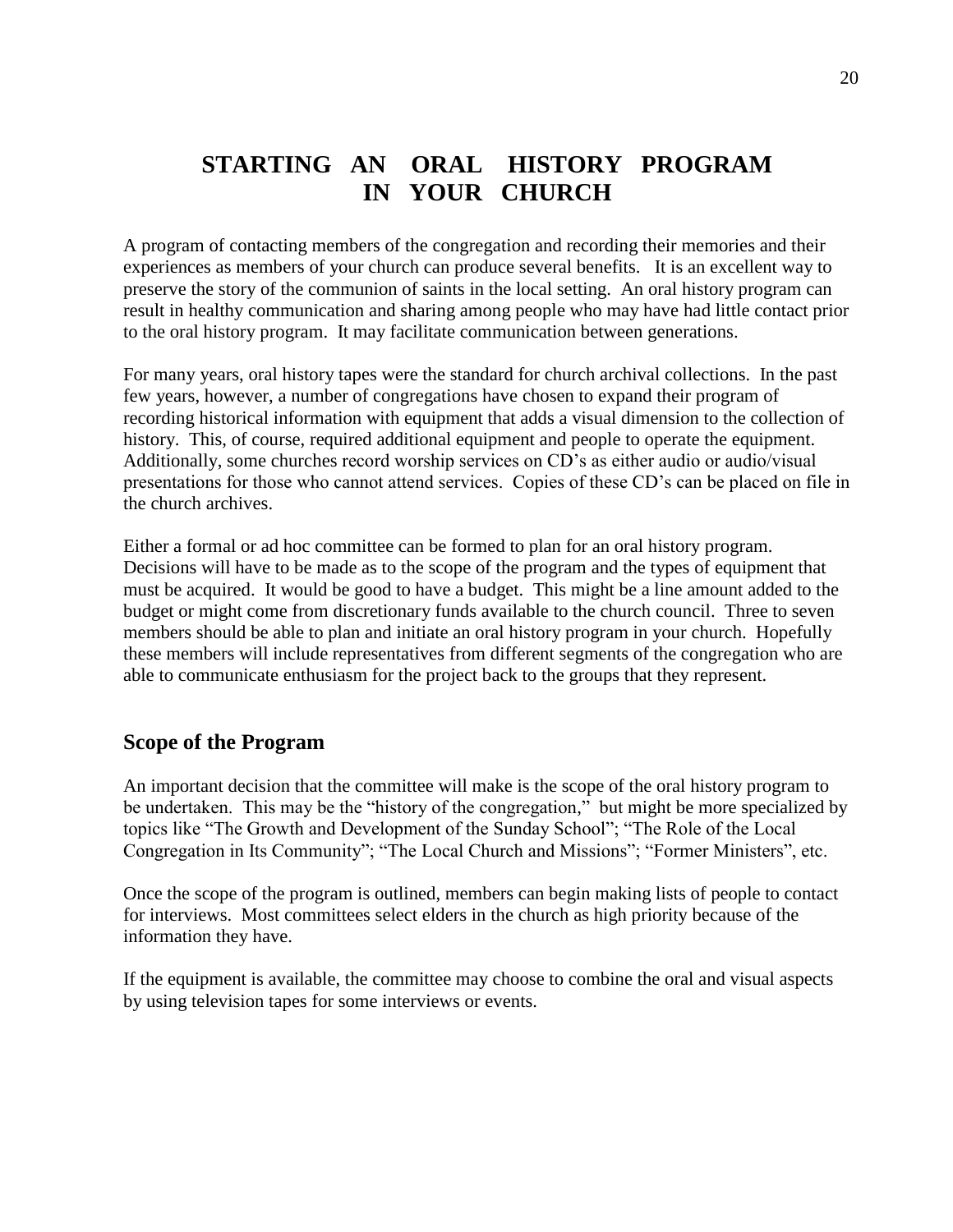## **Developing a Tape Format**

Before any taping is done, it is important to make decisions about formats for interview. If all interviews are conducted in the same general way, it will be easier to organize the materials that you collect.

#### Prior to the Interview

There are several steps that should be taken prior to the interview in order to ensure that the taping session will be enjoyable, and that it will yield the information you hope to obtain.

1. Become familiar with your equipment. Know how to operate all the controls– especially the record, volume and bass/treble. If a video tape is being made of the interview, a second person will probably be needed to operate the equipment as discretely as possible so as not to make the interviewee nervous or uncomfortable with the equipment and recording process.

2. Get to know the person being interviewed. It is often a good idea to have at least one visit prior to the actual interview, during which time you can explain the purpose of taping the interview and the general information you hope to obtain.

3. Conduct research on the subject you will be discussing. The more you know ahead of time, the more you will learn during the interview. Research will enable you to ask better questions.

4. Just before you leave for the interview, make sure you have everything you need. Use a checklist like the example shown on the next page.

#### **Introduction**

Develop a standard introduction that may include the following:

1. Name of the interviewer, date, place of interview; and

2. Name of the person interviewed, relationship of person to the congregation, background of that person, the period of time that will be discussed in the take. This may vary from "the night of the church fire" to "memories of the oldest member baptized in the congregation".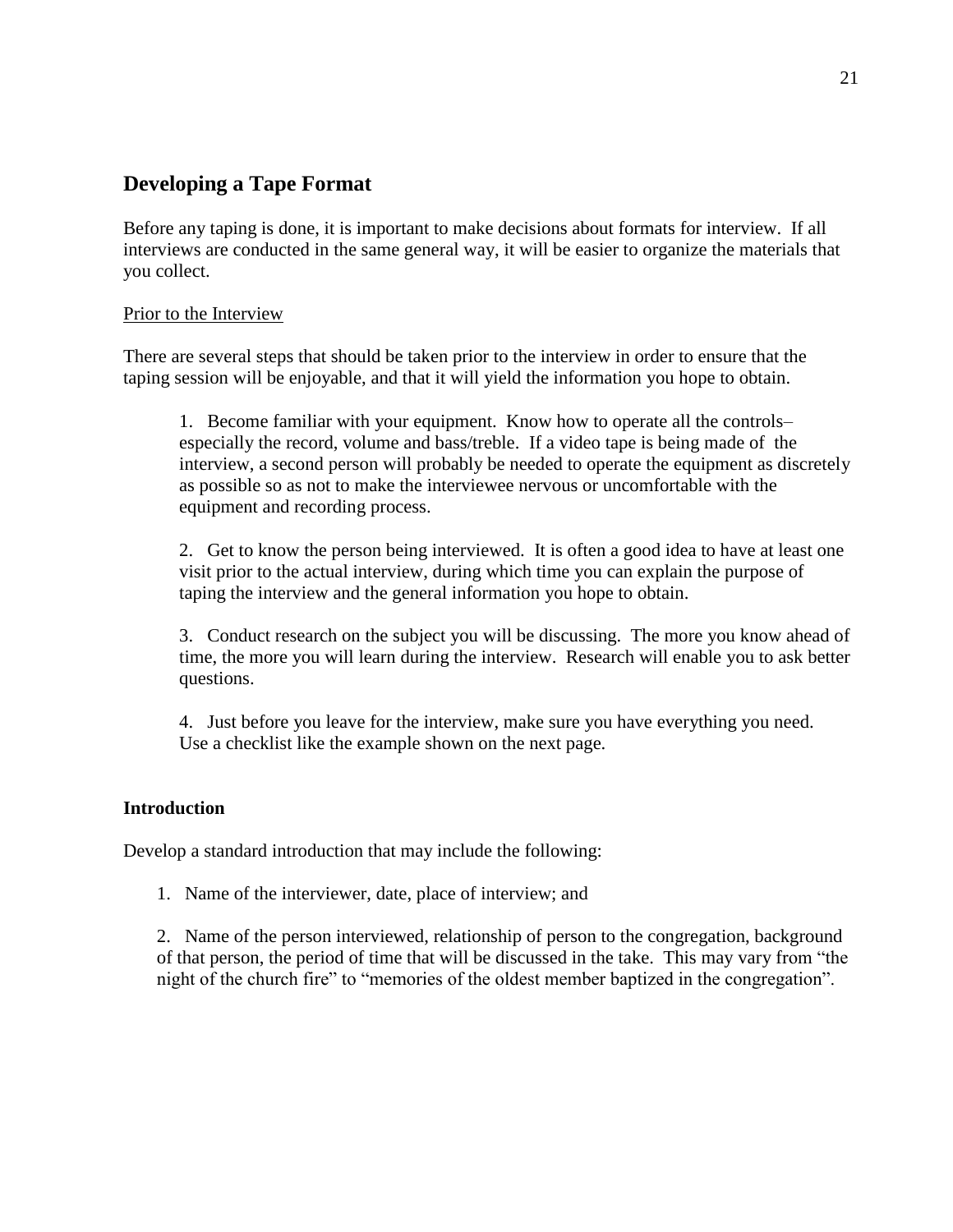## **Interviewer's Checklist**

- ( ) 1. Tape recorder/video camera, including any lighting that may be needed
	- ( ) Power cord
	- ( ) Microphone
	- ( ) Operating instructions
	- ( ) Extension cord
	- ( ) Adapter plug
- ( ) 2. Recording/video tape ( ) Two C-60 or C-90 recording tapes
- ( ) 3. Legal release form for the interview
- ( ) 4. Research notes
- ( ) 5. Tablet of paper and clip board
- ( ) 6. Pens and pencils
- ( ) 7. Pre-operation check
	- ( ) No background noise
	- ( ) Recorder volume properly adjusted
	- ( ) Bass/Treble adjusted
	- ( ) Record/Playback operational
	- ( ) Lighting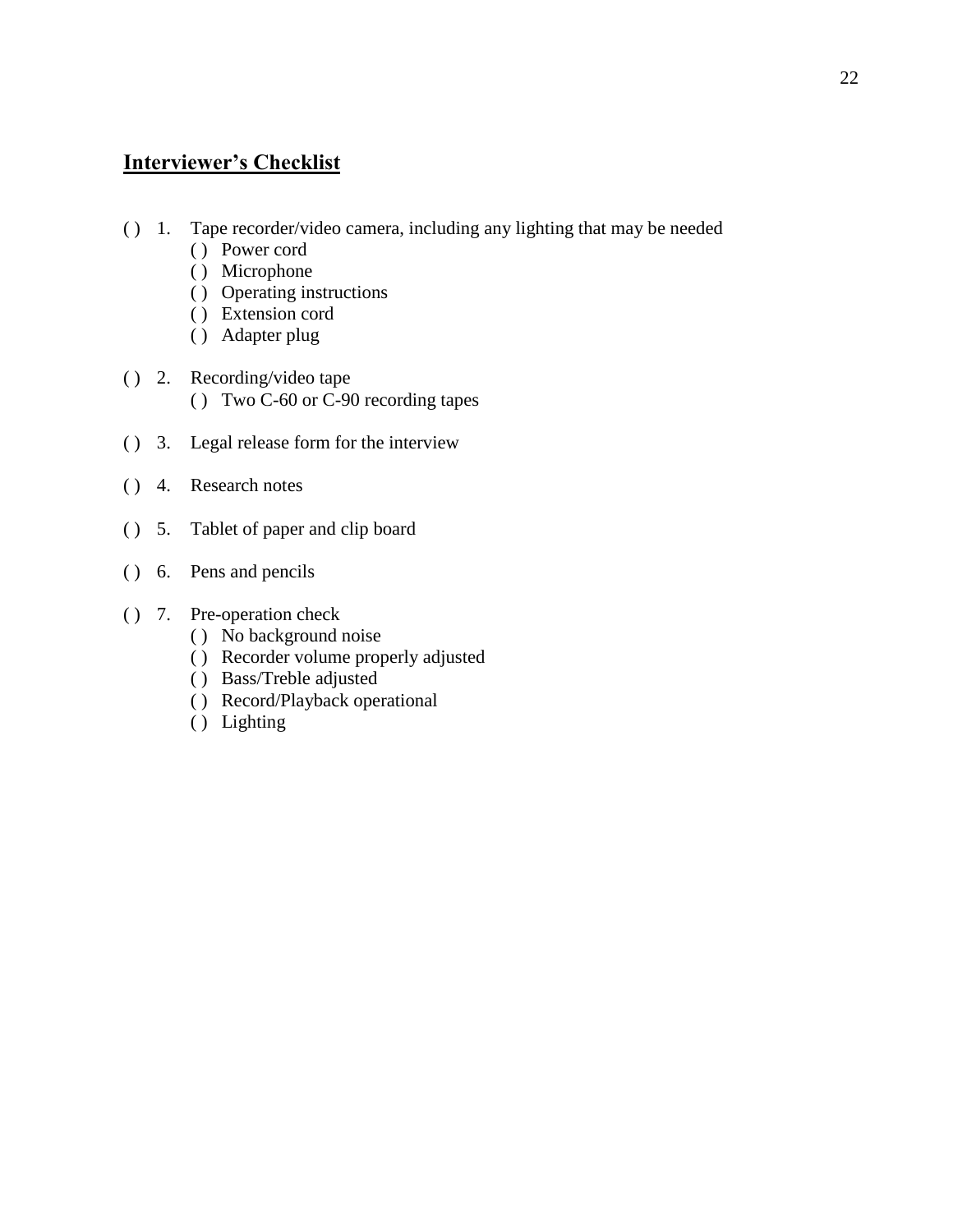#### **During the Interview**

1. An early part of the interview may include a mini-biography of the person being interviewed. Talking about a person's youth and background is often relaxing and sets a good tone for the interview.

2. An interview isn't a 50/50 conversation. The reason for the interview is to get the interviewee to tell his/her story. Be pleasant and guide the conversation, but don't direct it or you may miss important information.

3. Techniques of asking questions are important. Perhaps these suggestions will be helpful.

a) Ask questions that require more of an answer than a simple yes or no.

b) Ask one question at a time – avoid asking a series of questions

c) Ask brief questions

d) Ask non-controversial questions early in the interview. Wait with more complicated questions until the interviewee is relaxed and comfortable.

e) Don't be upset by periods of silence. You don't have to rush to fill pauses.

f) Have a pencil and paper to jot down questions so that you don't interrupt an important story to ask for clarification. You can refer to your notes and ask the question later.

g) Whenever possible, try to establish the interviewee's place in the role or event.

h) When controversial topics arise, try to get as complete a picture as possible. You may begin questions with a phrase like "I have heard that...; What do you remember of this situation?" Keep notes of names of people with differing viewpoints who may be able to add perspective to controversial topics.

i) The following questions can be used to pinpoint information: What? Who? When? Where? Why? How?

j) These questions may also be helpful: What was it like? How did it get that way? How do we know? How does this story compare with what happened in other places? And then what? What do you think…"?"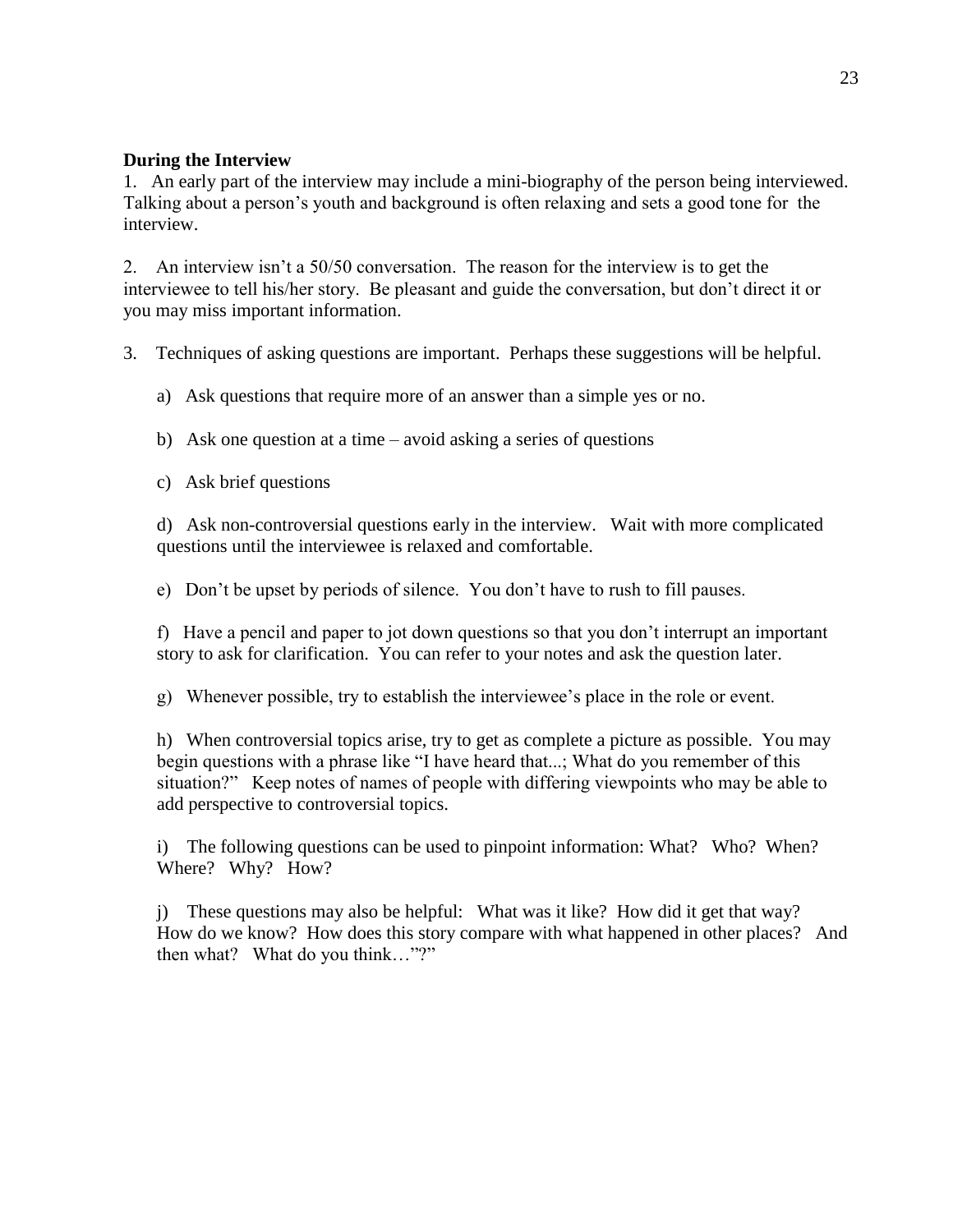#### **Conclusion of the Interview**

It is the responsibility of the interviewer to conclude the interview, to bring closure to the session. Interviews that last longer than one hour become less productive. The interviewer may summarize a listing of the topics covered and ask the interviewee whether he/she has any more information that has come to mind that should be added before concluding the session. Concluding remarks alert future listeners to the fact that the interview ended. Without this ending, there may be questions whether the interview continued and was not picked up by the equipment. It is nice to thank the interviewee at the end of the interview.

At the conclusion of the interview it is also important to have the person being interviewed sign a release form like the example shown (see next page). The use of such forms is standard practice among historians, and including one will enable future church historians to use the oral interview with the assurance that permission has been given. It is a courtesy to give the interviewee a copy of the completed interview.

Remember: There are two or more interpretations of every event. A good oral history program will allow as many of these viewpoints as possible to be voiced and preserved.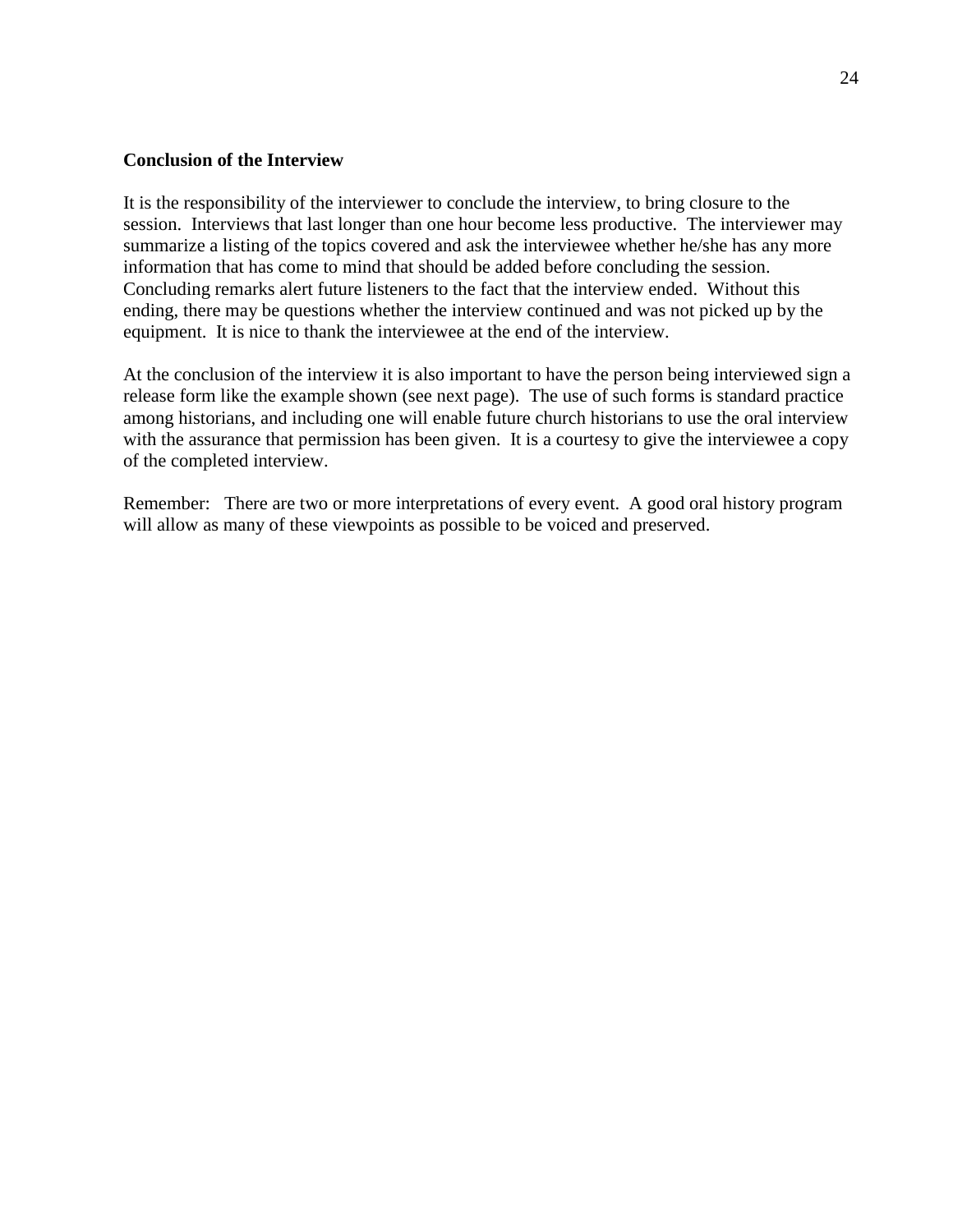## **Church History Interview Release/Interviewer's Release Form**

I, \_\_\_\_\_\_\_\_\_\_\_\_\_\_\_\_\_\_\_\_\_\_\_\_\_\_\_\_\_\_\_\_\_\_\_\_\_\_\_\_\_\_\_\_\_\_\_\_\_\_\_, wish to share my recollections to help commemorate the history of \_\_\_\_\_\_\_\_\_\_\_\_\_\_\_\_\_\_\_\_\_\_\_\_\_\_\_\_\_\_\_\_\_Church. I understand that my recollections may be transcribed, cataloged and made available to researchers. I further understand that the church may use the taped interview or a transcript of the interview for educational purposes such as audiovisual presentations, dramatic productions or in the publication of a church history.

By donating this interview, given on this date, \_\_\_\_\_\_\_\_\_\_\_\_\_\_\_\_\_\_\_\_ I hereby transfer and release all literary property rights, including copyright, as an unrestricted gift unless limiting conditions are specifically noted below: Restrictions:

Signature

Street Address or Rural Route

\_\_\_\_\_\_\_\_\_\_\_\_\_\_\_\_\_\_\_\_\_\_\_\_\_\_\_\_\_\_\_\_\_\_\_\_\_\_ City State

\_\_\_\_\_\_\_\_\_\_\_\_\_\_\_\_\_\_\_\_\_\_\_\_\_\_\_\_\_\_\_\_\_\_\_\_\_\_

\_\_\_\_\_\_\_\_\_\_\_\_\_\_\_\_\_\_\_\_\_\_\_\_\_\_\_\_\_\_\_\_\_\_\_\_\_

\_\_\_\_\_\_\_\_\_\_\_\_\_\_\_\_\_\_\_\_\_\_\_\_\_\_\_\_\_\_\_\_\_\_\_\_\_

\_\_\_\_\_\_\_\_\_\_\_\_\_\_\_\_\_\_\_\_\_\_\_\_\_\_\_\_\_\_\_\_\_\_\_\_\_

\_\_\_\_\_\_\_\_\_\_\_\_\_\_\_\_\_\_\_\_\_\_\_\_\_\_\_\_\_\_\_\_\_\_\_\_\_

\_\_\_\_\_\_\_\_\_\_\_\_\_\_\_\_\_\_\_\_\_\_\_\_\_\_\_\_\_\_\_\_\_\_\_\_\_\_

\_\_\_\_\_\_\_\_\_\_\_\_\_\_\_\_\_\_\_\_\_\_\_\_\_\_\_\_\_\_\_\_\_\_\_\_\_\_

Date

#### Interviewer's Release

I, \_\_\_\_\_\_\_\_\_\_\_\_\_\_\_\_\_\_\_\_\_\_\_\_\_\_\_\_\_\_\_\_\_, hereby release all literary rights, including copyright, to the tapes and/or transcripts listed above.

Signature

Date

Street Address

City State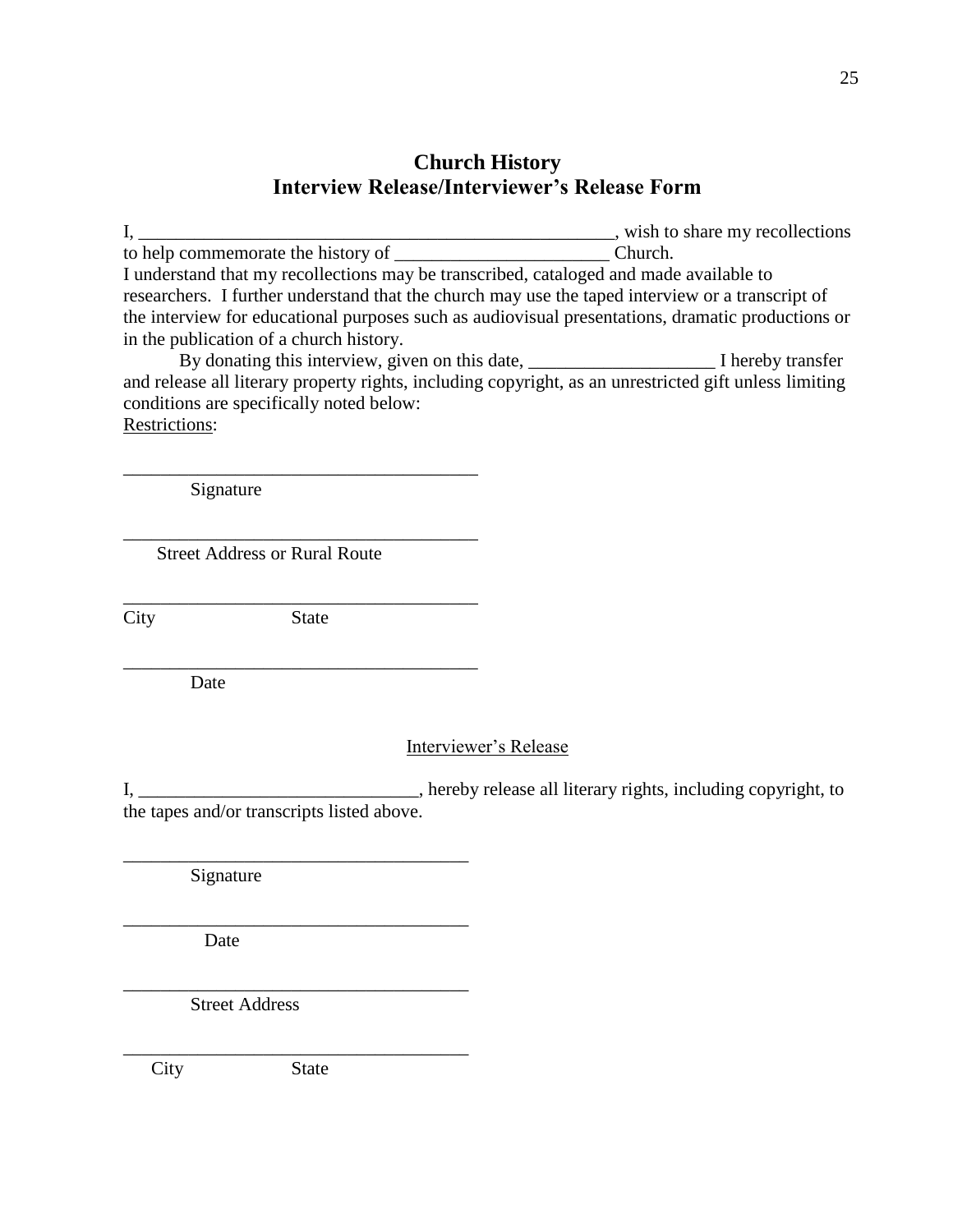## **Gaining Access To Recorded Information**

It is important to plan ways to allow researchers to find information on tapes. Your committee may choose to develop a summary report form to provide an overview of the contents of each taped interview. This can be done by replaying the interview and noting the location on the tape of each topic if your tape recorder has a tape counting device. Be sure to set the tape counting device as "O" before making this index.

- - - - - - - - - - - - - - - - - - - - - - - - - - - - - - - - - - - - - - - - - - - - - - - - - - - - - - - - - - - - - - - - - - -

Here is a suggested form:

## ORAL HISTORY LIBRARY OF FIRST UCC CHURCH, Centerville, Wisconsin

| Interviewee                                                                   | Interviewer |
|-------------------------------------------------------------------------------|-------------|
|                                                                               |             |
|                                                                               |             |
|                                                                               |             |
|                                                                               |             |
|                                                                               |             |
|                                                                               |             |
| Was interview a special occasion?                                             |             |
| If yes, describe $\_\_\_\_\_\_\_\_\_\_\_\_\_\_\_\_\_\_\_\_\_\_\_\_\_\_\_\_\_$ |             |

Tape Index

Side 1

Location on tape Subjects covered

\_\_\_\_\_\_\_\_\_\_\_\_ \_\_\_\_\_\_\_\_\_\_\_\_\_\_\_\_\_\_\_\_\_\_\_

\_\_\_\_\_\_\_\_\_\_\_\_\_\_ \_\_\_\_\_\_\_\_\_\_\_\_\_\_\_\_\_\_\_\_\_\_\_\_

Side 2

Location on tape Subjects covered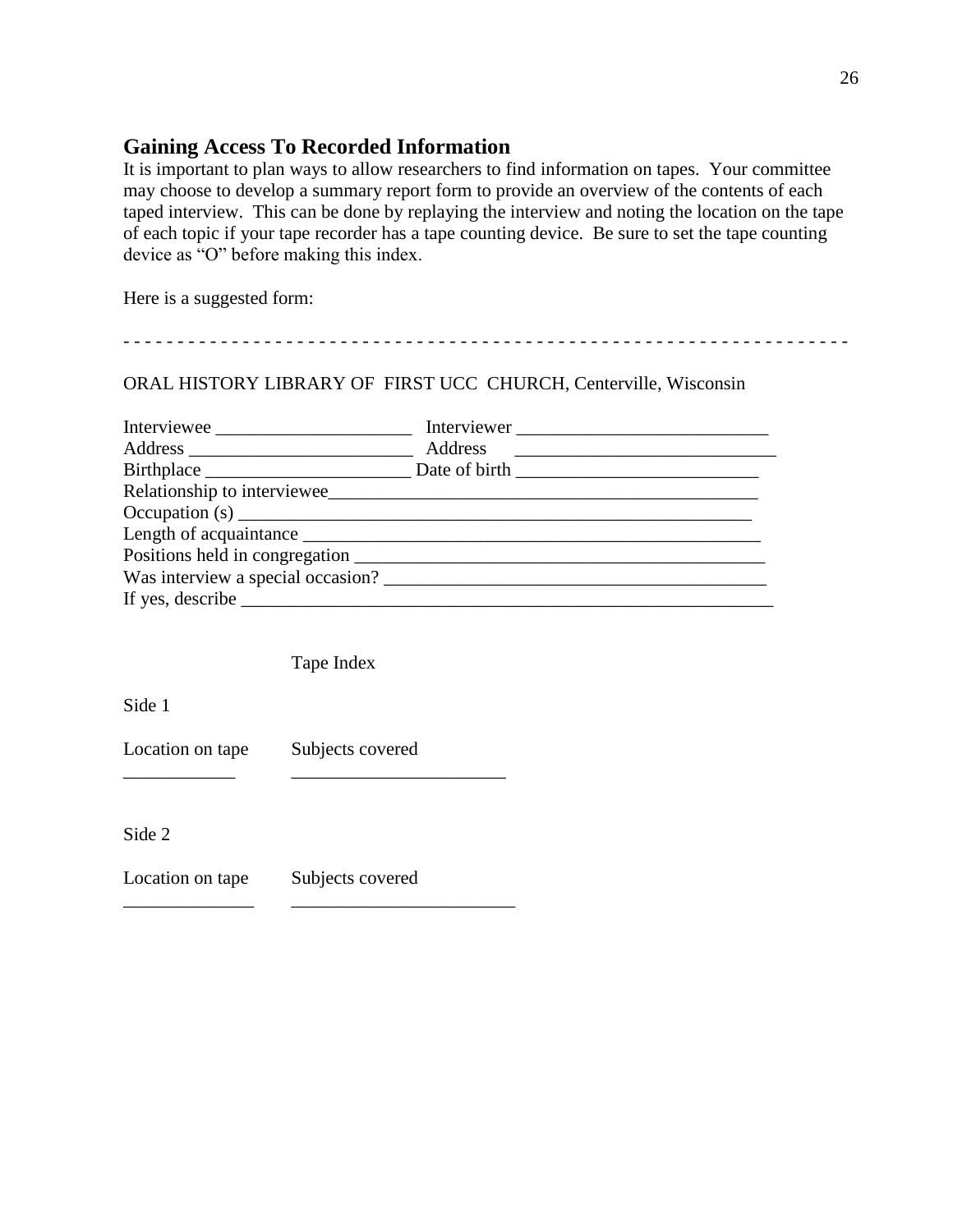## **Suggestions For Interviewers**

1. Find out if the person is willing to be interviewed. You may contact him/her by telephone or letter. Sometimes it may be necessary to ask a relative or friend start negotiations for you.

2. Set up your meeting date at least a week before the interview.

3. Try to find a time when you will not be disturbed by visitors or telephone calls.

4. Set a time limit so you and the interviewee know how long the conversation will last.

5. A recording session should include only one interviewer and the interviewee plus, perhaps, the camera operator. Take another person with you only when it is absolutely necessary, for instance if you need someone to help jog the memory of an elderly person. Extra conversation by third parties can destroy the focus of the interview and make the tape difficult to follow.

6. If the conversation includes information that is already printed in a book, jot down the name of the book and move to other topics. Concentrate on facts that are not available elsewhere.

7. Before you go to the interview, make two copies of your questions and send one copy to the person you will interview to help them begin thinking and organizing their thoughts. Take the second set of questions to the interview.

8. Be on time.

9. Don't ask a lot of questions in addition to what is on the list. If you discover a whole new topic that is important, make another appointment for another interview.

10. Wait until the person has answered each question before asking another one. Ask for spellings of names and places that are unfamiliar to you. You may also want to double check on dates mentioned in the interview.

11. Before you leave, review any information that is unclear to you.

12. Use tact in guiding the interview. This will be a special challenge when the interviewee is a "stream of consciousness" type of person. Keep short written notes of topics that you may want to return to at some future time.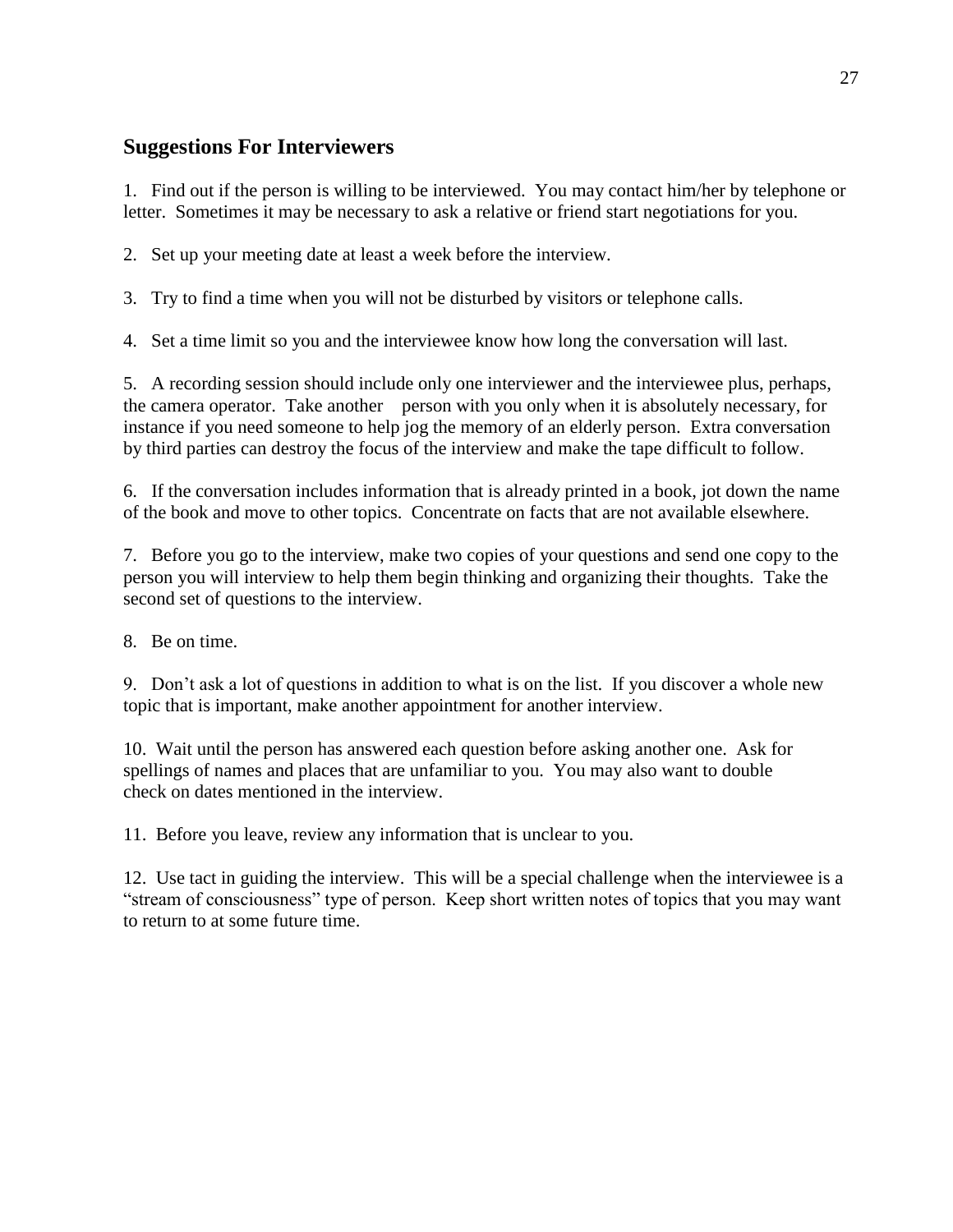## **Tips For Audio Taping**

1. Use mylar or polyester tapes. Cheap tapes rub off and ruin your tape recorder. A good economical size to get is 60 minutes (30 minutes on a side). Longer tapes tend to stretch.

2. Make sure you have a good tape recorder. Generally it is not a good idea to use equipment with the microphone built into the machine. Select a recorder that has a separate microphone connected by an electrical cord.

3. To clean heads of recorders, use Q-tips and denatured alcohol.

4. Don't use batteries for your interview unless absolutely necessary. Weak batteries record at slow speeds. Electric current is better.

5. To avoid erasing a valuable tape, remove the small tabs in the back of the tape cartridge making it impossible to erase and re-record on this tape unless you cover the holes with tape.

6. Do not leave the recorder or tapes in a hot car or room. Heat destroys. If the recorder becomes chilled, wait until it warms to room temperature.

7. Always do a sample taping to make sure that all persons are speaking at a good recording level. Avoid relying on the built in microphone in the recorder. Place the auxiliary microphone in position to pick up all the voices that you want.

8. Check the room for noises that you don't want on the tape. Turn off radios, televisions and phonographs. Turn off the telephone if there is one. Alarm wristwatches and cell phones should be turned off.

9. Ask that a pitcher of water and glasses be available. People often become especially conscious of a dry throat when making tapes.

10. Don't switch the recorder on and off. It is better to waste some tape than to distract.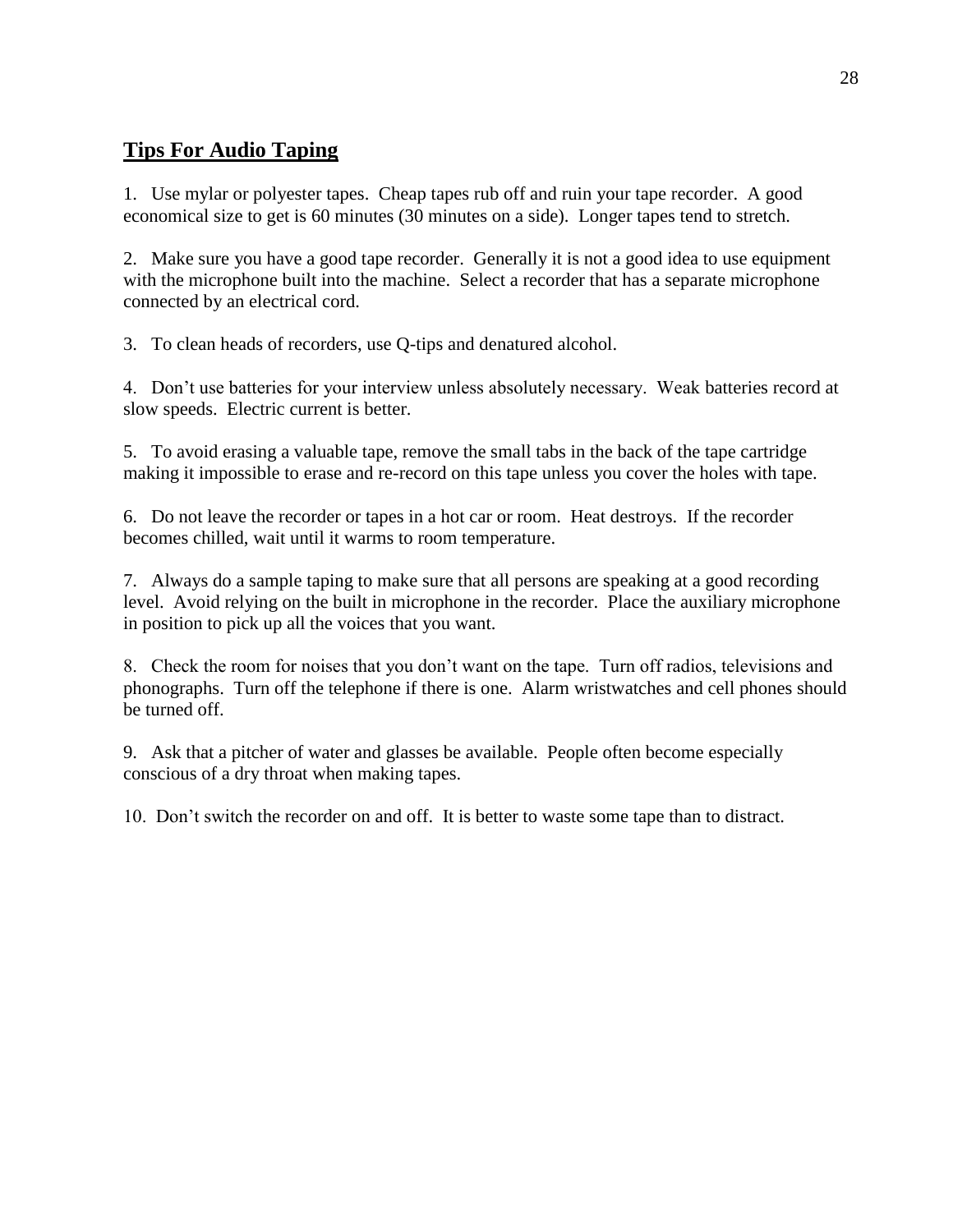### **Who Should Interview**

While interviewing can be done by almost anyone, some people will be more comfortable than others in the process. Different interviewers will produce differing results. A friendly person will interview in one way and a more formal person in another. Interviewers should be able to sit quietly and listen, but also have the ability to make brief interruptions to quietly ask for additional information or clarifications. Compulsive talkers or directors should be encouraged to participate in other aspects of the oral history program. Their special abilities can better be used perhaps in making contact with prospective interviewers or interviewees.

*GOOD INTERVIEWERS DO NOT SHOW OFF THEIR OWN ABILITIES. RATHER THEY HELP AND SUPPORT THE PEOPLE WHO THEY INTERVIEW TO SHARE THEIR KNOWLEDGE IN THE BEST POSSIBLE WAYS.*

## **Turning Attention To The Events Of The Past**

The committee may want to make up a list of questions to share with members to "jog" memories and help people to remember all of the knowledge they have about the history of the congregation.

Peace Church, Dorchester, organized a program of oral history. Here is the list of questions that Rev. Sam Robbins shared with us as "guidelines" or stimulators to "prime the pump of remembrance!"

#### History of Peace Church 1894-1946

1. The congregation was organized in 1898 by Rev. Keinath, then was served briefly in 1900 by Rev. Zutz, and in 1901 by Rev. Hermann. From 1904 to 1913 the pastor was Rev. Jahnke. Does anyone have any recollections of any of these ministers–either personal experiences or stories they remember from others?

2. Construction of this building was begun in 1901, completed in 1902. Dedication services were held on June 8, 1902. Then in 1905 the frame building was covered with brick. How did the size and dimensions of that building compare with the present one?

3. A parsonage was built in 1905. Who lived in it? Where was it located?

4. The first persons baptized in this congregation were three Mitzlaff brothers: Arthur, Herbert and Eduard on March 12, 1898. Between 1900 and 1916 at least ten persons were baptized nearly every year–practically all as infants. Do we infer from this that a great majority of the early members of this congregation were relatively young couples of childbearing age?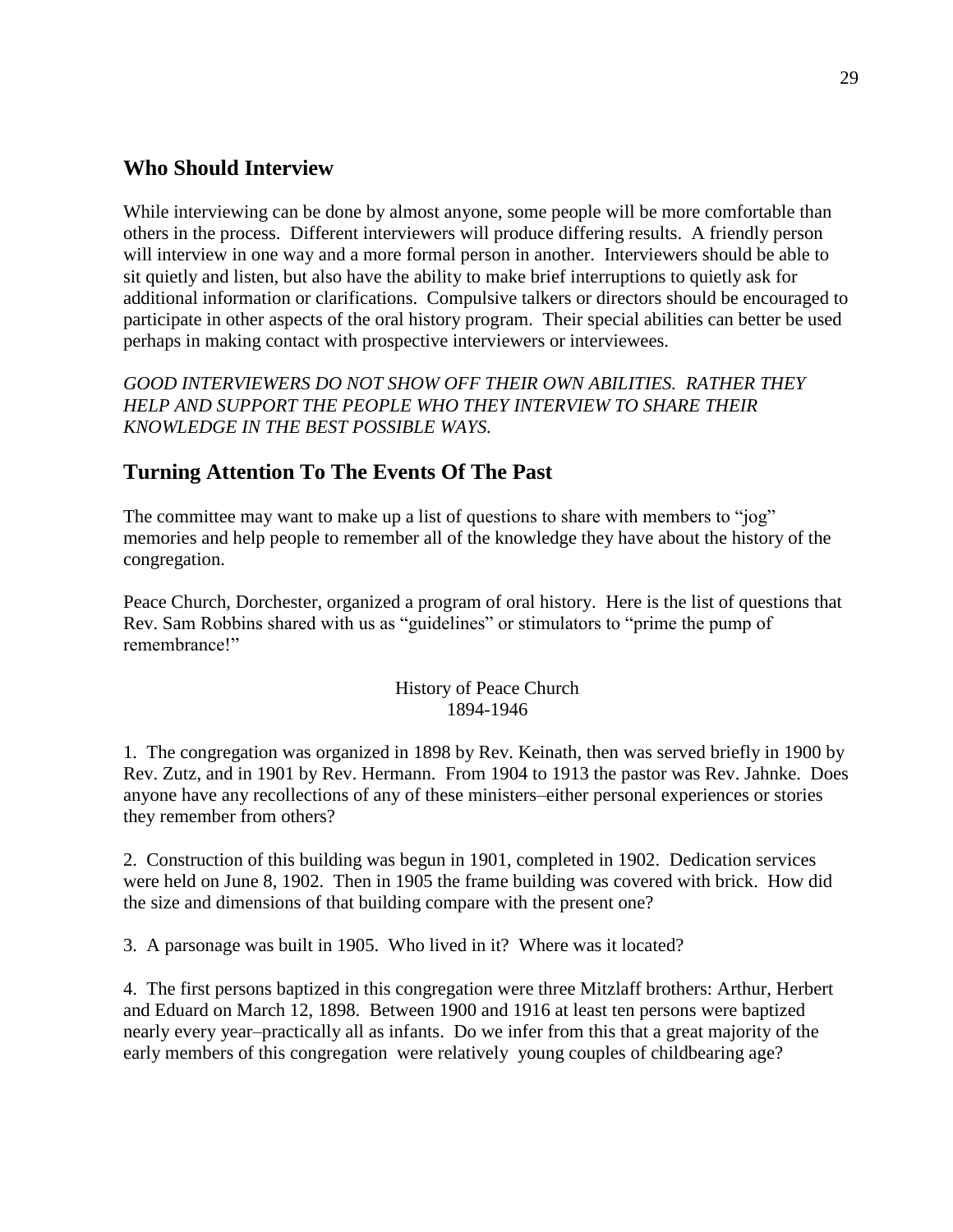5. Rev. John Bizer began serving this church, yoked with Medford, in 1913. He had already been serving the Medford Church since 1906. What circumstances led to the yoking between these two churches?

6. Were all the services conducted in German throughout Rev. Bizer's pastorate? Was German also used widely in community affairs during the same period?

7. What time of day were services held? In what ways were worship services similar to those of the present day? In what ways were they different?

8. In the early days of the twentieth century, there were six different churches in Dorchester. What denominations were they? What has happened to them?

9. With so many children being baptized between 1900 and 1916, with only a slight drop off or the next twenty years, there must have been a thriving Sunday School. What recollections do you have of Sunday School days? What materials were used? Was there much memory work? Was the teaching in German or English? Were there special events other than at Christmas? What was a typical class session like?

10 The first confirmation class was completed in 1902. Confirmed on March 13, 1902 were William Lueddecke, Paul Hundt, Emin Braun, Esther Bitter, Anna Helene Salome Rau, Emma Knaack, Emilie Behring, Rosa Distelhorst, and Mary Stumpf. From then on into the 1930's a class was confirmed every second year, usually with 12 to 16 members per class. How long were the classes? Were they in German or in English? What was a typical class like? What kind of ceremonies concluded the class? Was it difficult to maintain the interest and activity of the youth following confirmation?

11. The first wedding recorded for this congregation was on November 27, 1901, uniting Otto Luelloff and Lizzie Krakenberger. Were weddings in pre-World War I days similar to weddings nowadays? Were weddings preceded by long engagements? Were they preceded by pre-marital counseling?

12. How did the church operate financially? What were the main expenses? Was the money raised mainly by Sunday offerings and the money-raising activities of the Ladies Aid? Were there periods when it was very difficult to meet expenses?

13. When did the Ladies Aid start? How often did it meet? What kind of activities did it have?

14. Was there any kind of activity for the men of the church? How often did it meet? What kind of activities did it have?

15. Was there an organization for the youth? How often did it meet? What kind of activities did it have?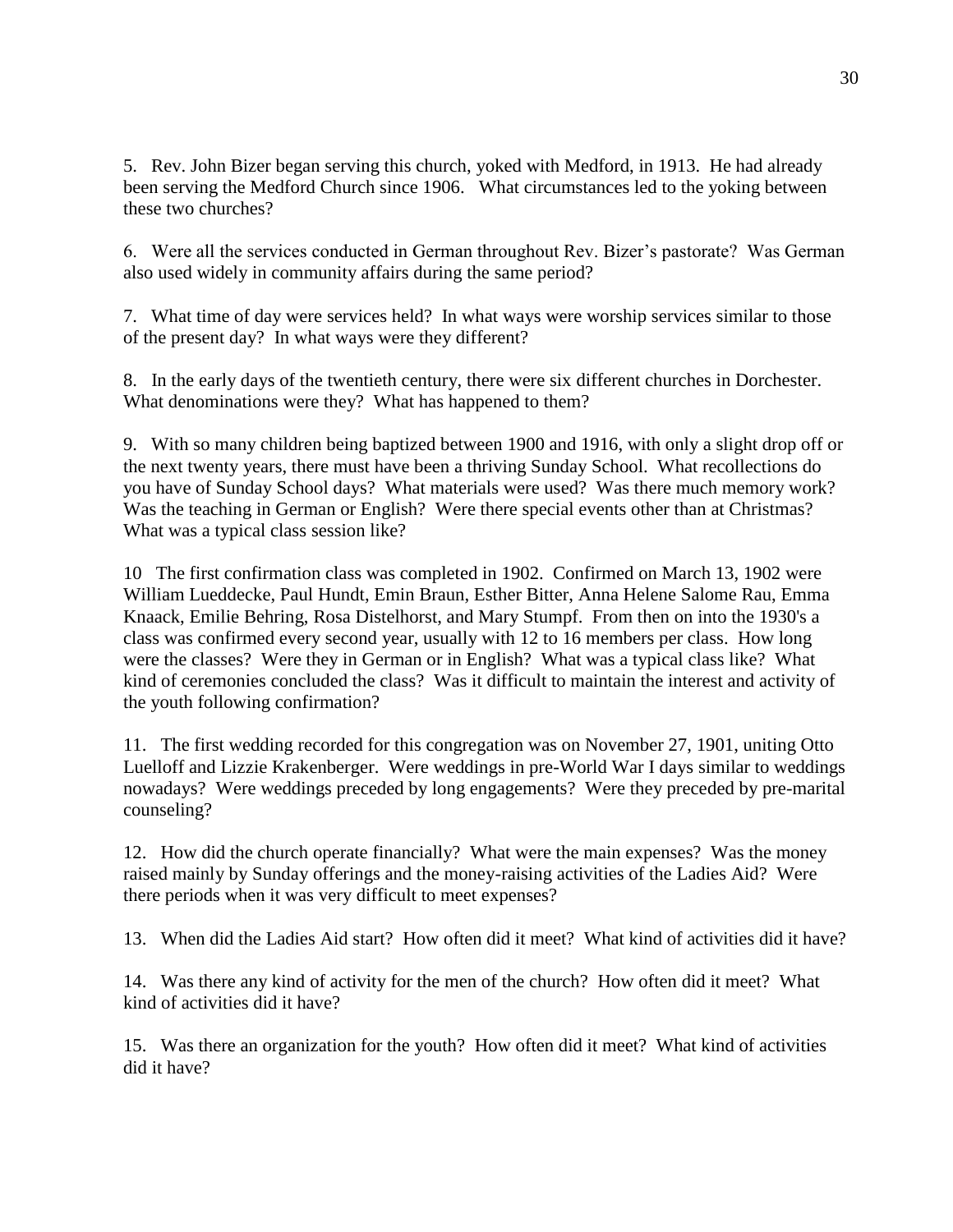16. Some time during the ministry to Rev. R. J. Kalwitz (1930-1936) there was a change from the use of German to English for church services. How did this come about? What other things do you remember about Rev. Kalwitz's ministry?

17. Some time during the ministry of Rev. J. J. Hoffman (1936-1942) stained glass windows were installed. How did it come about? What other things do you remember about Rev. Hoffman's ministry?

18. Rev. G. E. Paulowelt served during the World War II period, 1942-1946. What do you remember about his ministry?

19. Were there other significant changes to the building, in addition to the stained glass windows, previous to the time of Rev. Kolla?

20. Were there individuals who served especially long periods in certain positions of leadership? (Council members, organists, Sunday School teachers, etc.)

Develop your own set of "twenty questions" to provide focus upon the history of your congregation.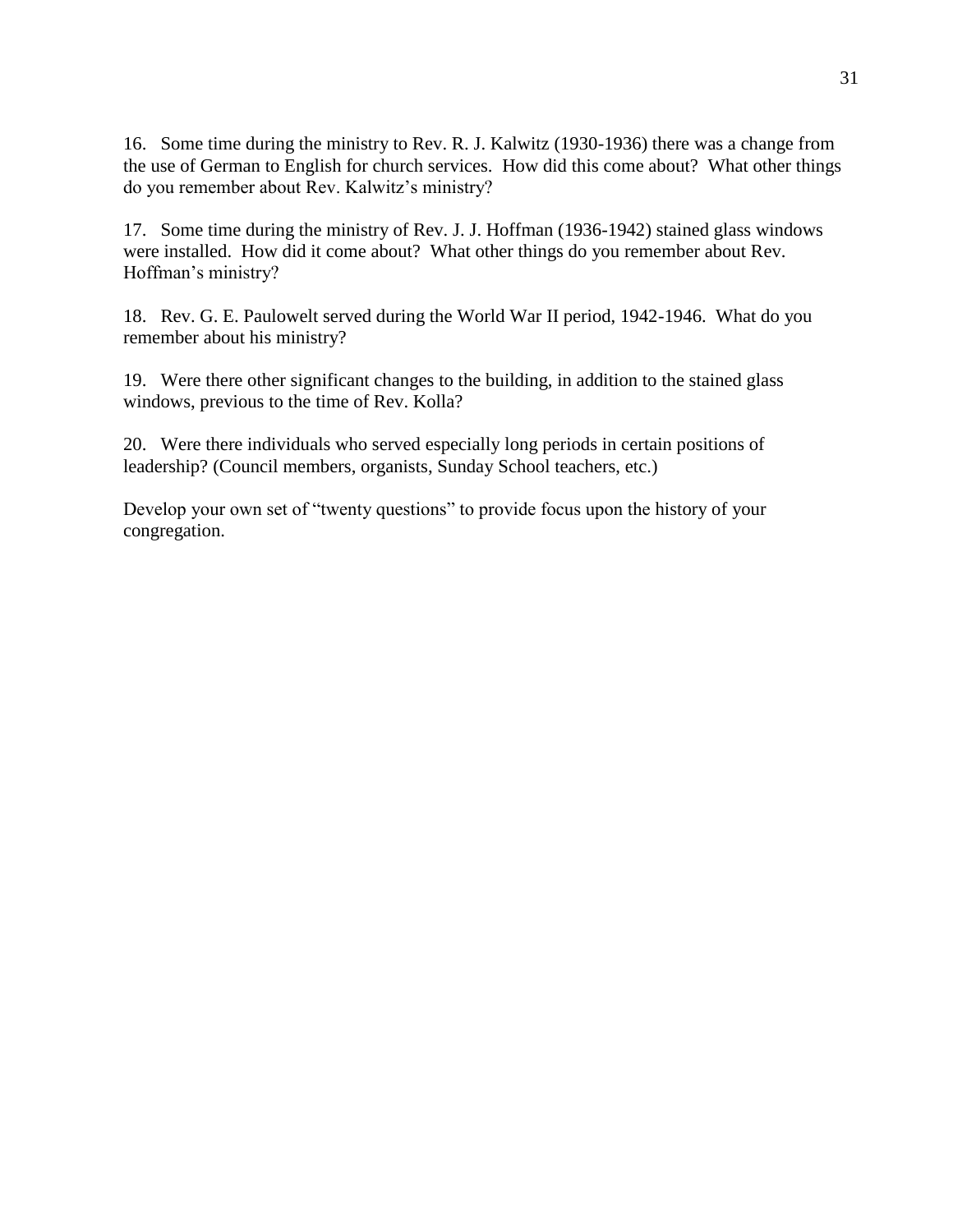#### **REMOVING CREASES FROM**

#### **HISTORIC PAPERS**

#### By Tom McKay

The admonition "do not fold, spindle, or mutilate" came along too late to help many of the paper items in local church archives. A church taking stock of its collections may find creased, torn, dog-eared, or folded and bundled paper records are the rule rather than the exception. While restoring severely damaged paper items may require the skills of a professional conservator, the local church can take steps to flatten creases and, in special cases, provide support and protection for many of its historic paper records.

Most letters, deeds, and other documents that consist of simply paper and ink or pencil can have creases removed. The procedure involves exposing the papers to high humidity to increase their flexibility and applying pressure to remove the creases. The process begins by carefully examining the paper items. Do not attempt to flatten papers with wax seals, embossed markings, or other features that can be damaged by pressure. Do not attempt to flatten vellum or other special papers made from animal skins. These can be damaged by exposure to high humidity. Papers that show evidence of mold growth should not be exposed to high humidity. Take such items outdoors and brush away the mold with a soft brush. Place such papers in a closed container and store them in a cool, dry area with a temperature below 65 degrees F. Papers which have been infested with mold or which cannot be subjected to high humidity or pressure will require special treatment. The Wisconsin Conservation Service Center at the State Historical Society can provide advice, instruction and assistance. (816 State Street, Madison, WI 53706)

Flattening folded or creased papers require making them more flexible by softening the paper fibers. Paper placed in an environment with high humidity will absorb moisture and become more flexible. You can create a high humidity environment by using a clean plastic garbage can, a smaller plastic waste basket and a heavy mattress pad. Select a large, outdoor garbage can and a smaller wastebasket with a similar shape. Put approximately two inches of water in the garbage can. Place the papers to be flattened loosely in the smaller wastebasket. Set the wastebasket in the garbage can and cover the garbage can with a quilted cloth mattress pad. As the water evaporates, the pad holds the moisture within the garbage can, causing the humidity to rise. However the moisture will not condense on the cloth pad and drip onto the papers as it might with a plastic or metal covering. Holes can be cut in the upper portion of the smaller waste basket to increase circulation within the humidity chamber, but be absolutely certain that there is no possibility of water splashing onto the papers. Put a few thymol crystals in the water to prevent the possibility of mold growth within the garbage can.

The length of time paper items must remain in the humidity chamber will depend on the weight of the paper. However most items will require at least 48 hours for the paper to absorb enough moisture for creases to be flattened without damaging the fibers. When the paper feels slightly damp, it can be flattened under pressure. Spread acid-free blotter paper on a smooth table or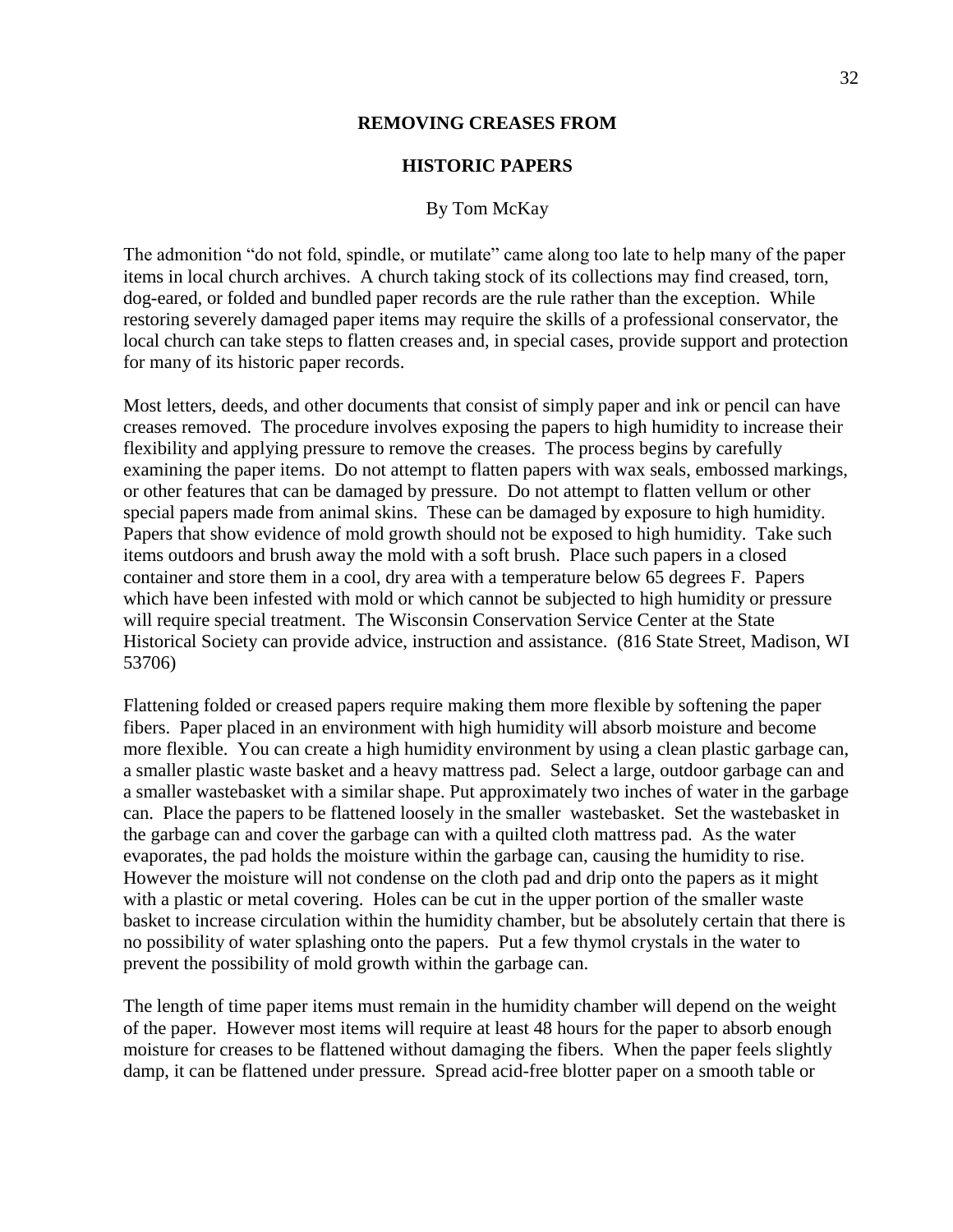counter. Lay paper items individually on the blotters and cover them with a second sheet of blotter paper. The paper at this stage is weakened and must be handled with care to avoid tearing. Continue to interleaf blotters and the paper items being flattened. Finally cover the top blotter with an appropriate sized piece of Masonite–smooth side down–and apply pressure with weights. A few volumes from an old set of encyclopedias serve nicely as weights. The items must remain under pressure until excess moisture leaves the paper. This depends again on the weight of the paper and will probably be at least 48 hours.

Flattening bundles or boxes of un-cataloged papers requires careful attention to detail. The organization of the papers as they were acquired may be helpful to a cataloger. Do not mix the contents of different boxes or bundles in the flattening process. Maintain the original order of the materials as received until the person responsible for cataloging decides how the papers should be organized for access by researchers.

Relaxing and removing creases from historic papers can increase their life and make proper organization and storage possible. However, some of the items still need extra support or protection. Professional archivists have developed a simple technique that can provide support and protection to some historic papers and records. That technique is called encapsulation.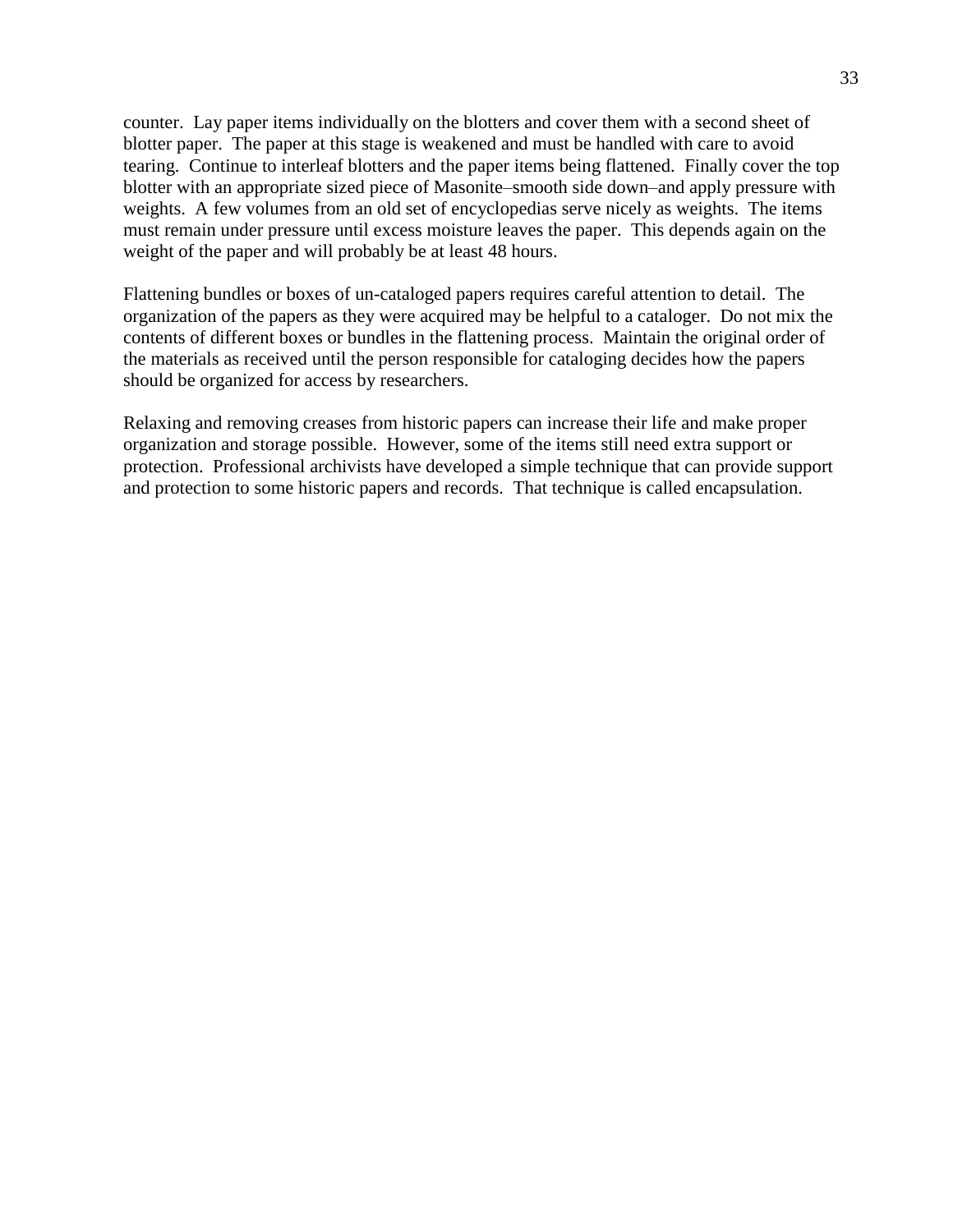## **PLANNING A CELEBRATION**

#### By Dorothy Whitcomb

Planning and celebrating an anniversary can be a truly significant experience in the life of your congregation. The Wisconsin Conference History Committee is eager to help you celebrate with joy and thanksgiving.

Naturally, you begin with a committee. These reliable people will be appointed eighteen to twenty-four months before the beginning of your anniversary year to decide on *dates, events, and who will be responsible for each part of the planned schedule.*

- + If you do not yet have a church historian, see about getting one appointed; this person will be a vital part of the team. Make good use of your archives to research past events and learn about early members.
- + Appoint leaders for publicity, recruiting volunteers, writing articles for local newspapers, contacting TV and radio stations, and for the banquet.

+ Appoint a financial leader and prepare a budget including travel expenses of the pastors' visits, luncheons, publicity, special mailings, history book/video, and the banquet (table decorations, nametags, entertainment and guests' tickets). Explore individual or local business sources to help pay for planned expenses.

Here are some ideas to help committee members choose what your celebration will include:

1. Invite former pastors to visit and preach. Inform them that their family members may attend although you will only be able to pay for travel for the pastor and spouse. Floral decorations and a corsage for the pastors' spouses are special touches. Have a luncheon and coffee hour--if that is part of your usual Sunday morning schedule--for each pastor, on the Sundays they visit. A catered luncheon frees church members for other duties, but check prices and keep costs at a level so all can attend.

Plan for a bulletin board to be on display for several weeks before and after the visit, showing highlights of each pastor's time with the church. The Pulpit Committee members who chose that pastor may help with memories; recognize them for their help. The Chairperson may want to be Master of Ceremonies at the luncheon, where the pastor and spouse can speak informally and share reminiscences of their time with the church.

Remember to honor and give special recognition to living charter members

Ask your current ministerial staff to devote a Sunday to report on the current position of the church, and plans for where God may be leading you in the future as part of the celebration.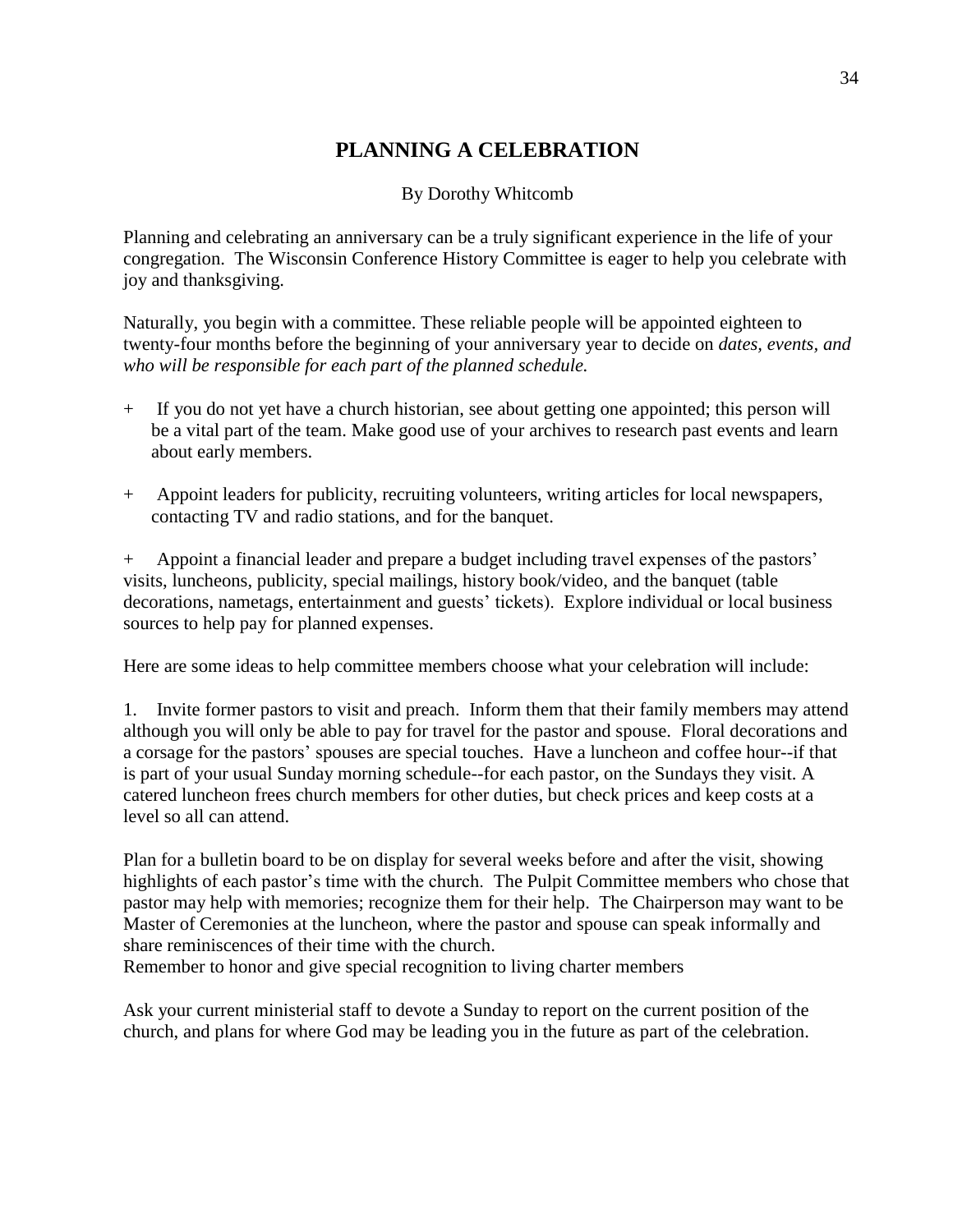2. Plan reunions for special groups: Youth Groups, Confirmation Classes, camping groups or summer activity groups and former church members may enjoy gatherings. A summer picnic during the anniversary year may be added fun.

3. Your church newsletter can highlight events of your celebration years. Long-term members can contribute short essays on special events and people they remember. This will introduce newer members and youth to some of the memorable events of the church's history.

4. Encourage artistic members to submit a logo that will be used for the celebration. Choose a slogan or Bible verse for the stationery, posters, nametags and displays.

5. Write a hymn for all, or special music for the choir to sing at the celebration.

6. Display historical records, artifacts, pictures and memorabilia from your church's history. (See p. 18) List the church's art works and names of donors with dates. Include pictures, stained glass windows, or other special objects from the church history. A quilting group of members may wish to prepare a special quilt to commemorate the anniversary; plan to display it prominently.

7. Make a video of the history of the church. Appoint a leader to write a script; this leader, in combination with the historian or someone best acquainted with the photographic collection, can choose pictures to go with the script. There are companies who will produce a video for you, including titles, background music and any special effects your desire. A church or community member with special knowledge in producing videos can lead this project. High school students often have experience making videos, and this is a good way to help them feel included.

8. Prepare a history of the church, beginning 12 to 18 months in advance. Make use of all church records, some of which may need to be translated. A reliable photographer is essential to record events and people during the celebration year events and to get any pictures your own collection lacks, which you need for the book, and also for the video. Choose an editor plus writers, interviewers, a picture/photo/editor, computer editor and proofreader to prepare the manuscript for publication. Also choose an art editor who will design the book and choose any art and work with someone in the printing and binding field to finish the publication of the book.

The Wisconsin Conference UCC Office has a number of church histories. Look at these and contact the church that produced the book(s) you like for advice on how to prepare your book. There are companies that will produce a history book for you. They have a beautiful product, but it will cost more than a book prepared with your own experts. Locally, you can spend from \$10-\$15 for each copy. A published book may cost at least \$25 each. Selling subscriptions in advance will avoid being left with extra copies. Plan for extra copies to be shared with new member classes, etc.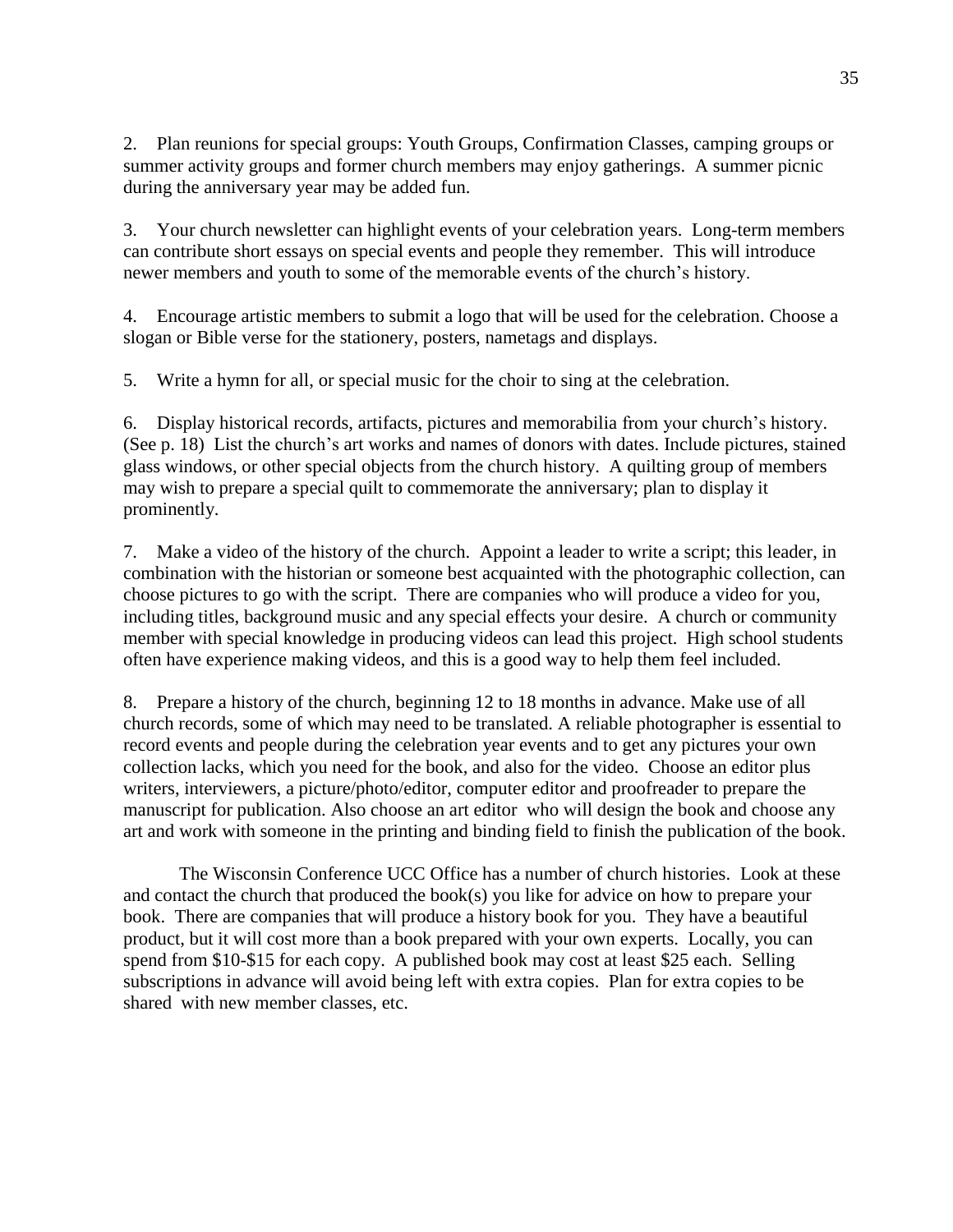9. Make a pictorial calendar to sell by advance orders. Many photography shops will help you prepare one. Your women's group may want to produce a cookbook which can be finished by a local company after you have solicited recipes from members. Once again, sell advance orders and use unsold copies for sale at celebrations or for gifts. These projects also can be timeconsuming, so choose how to spend your energy and time wisely.

10. Culminate your time of celebration with a special church service and banquet. Decide whether you want to invite a special speaker. Tactfully provide free tickets for those who could not otherwise afford to attend the banquet. Providing nametags for everyone is a polite way to eliminate memory lapses. If a seating chart is used, allow friends to sit together. Invite the choir or a small singing group to entertain, or show the video for the first time. Invite former interim ministers, former choir directors, musicians, Conference and Association staff and the pastors of UCC churches nearby, asking then to bring a message of greeting; introduce them at the banquet.

Planning an alternate concurrent event for children of church members who attend the banquet will help parents of young children to attend. This could be a simple meal followed by a children's' video. Arrange for any necessary transportation for elderly or disabled church members.

You may also wish to plan an "alternate banquet" for the homeless and those who attend free meal sites in your town, with church members helping to prepare and serve this meal. If you choose to do this activity, include these expenses in your budget.

11. Contact other UCC churches in Wisconsin for ideas on how they celebrated anniversaries. Your Association minister can give you names and contact information of churches that have had anniversaries recently. Check libraries to examine church histories in their collections.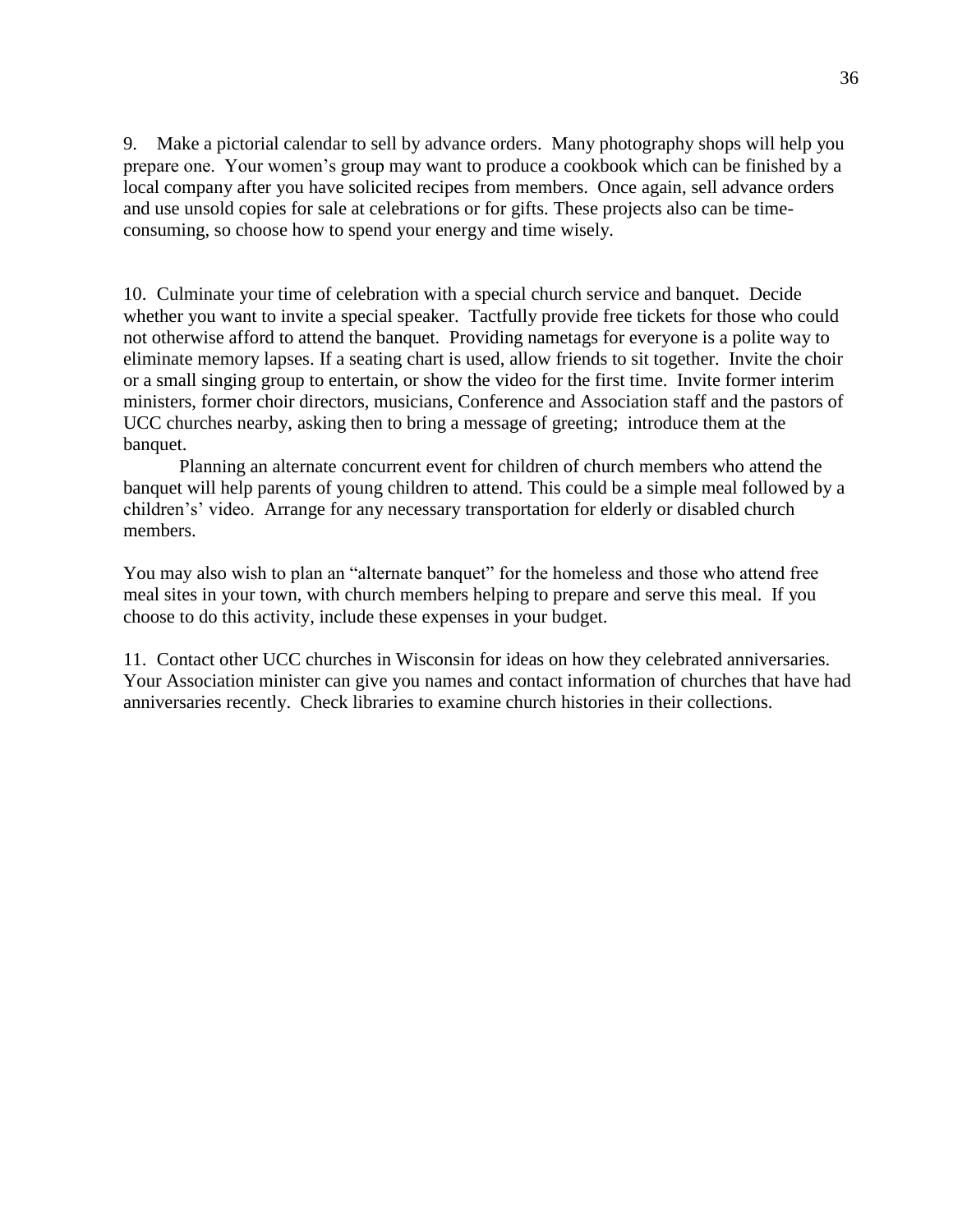#### **RESOURCES FOR CHURCH HISTORIANS**

Contact the American Association for State and Local History, 1400 Eighth Ave. South, Nashville TN 37203 for their annual catalog listing pamphlets and books helpful to the amateur historian.

Take notes on one side of 4 x 6 cards and store them in a box. On each card indicate subject, date of event, content, and the source of information. You can then sort and resort by topic and/or date.

The archives for the Wisconsin Conference, UCC is located at the State Historical Society of Wisconsin, 816 State Street, Madison, Wisconsin 53706.

Sources for archival products such as folders, document cases, acid free paper, Mylar supplies and tools:

Gaylord Brothers, Inc. Box 4901 Syracuse, NY, 13221-4901 1-800-448-6160 www.Gaylord.com

University Products, Inc. 517 Main St., P.O. Box 101 Holyoke, MA 01041-0101 1-800-628-1912 www.universityproducts.com

Light Impressions P.O. Box 787 Brea, CA 92822-0787 1-800-828-6216 www.LightImpressionsDirect.com

#### **Church Register (Record) Book**

If you need a book for recording Baptisms, Confirmations, Marriages or Funerals, you can order this through Concordia Publishing House. The book called *Church Register* (gold stamped on the cover) has a durable red imitation leather binder with metal spine, four posts and comes complete with index tabs and 92 assorted record sheets as listed below. It will hold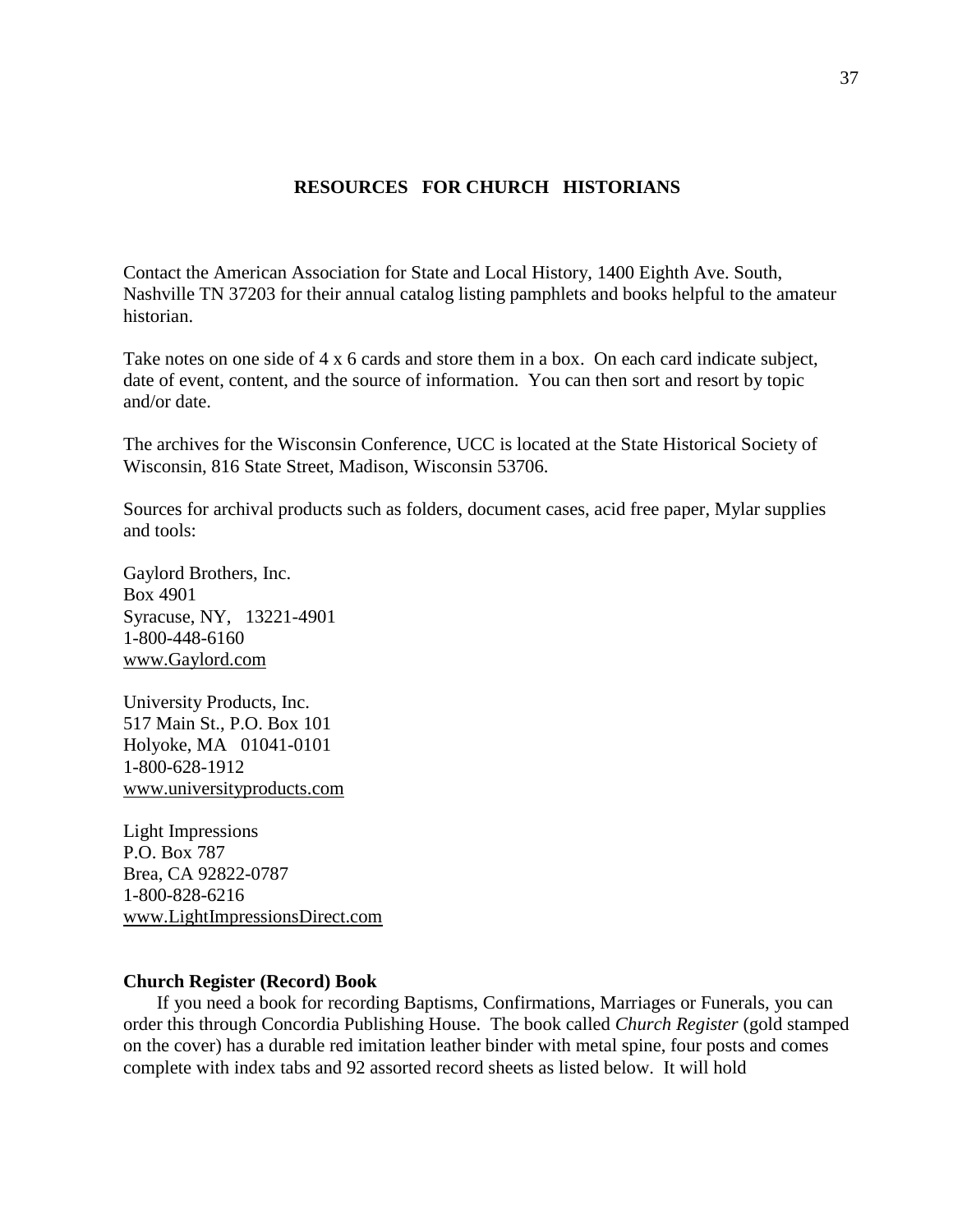approximately 220 sheets and the size is 16" x 11-1/2". The book comes with all the sheets listed; it does not have any church denomination stamped on the cover.

The following pages are included in this Church Register: Baptism (10) Confirmations (6) Marriages (5) Funerals(5) Record of Pastors(1) Church Council (2) Membership (15) Sunday Statistics (20) Constitution/By-Laws(3) Communion (20) Historical Events (5) Catalog Number 81-1148G Cost \$140.00 Additional sheets of 50: 80cents each Concordia Publishing House Phone: 1-800-325-3040 3558 South Jefferson Ave www.cph.org St. Louis, MO 63118

#### **Cemetery Receipt Book**

If your church has a cemetery and has need of "Cemetery Certificates" as a receipt in purchases of grave lot(s), these can be ordered from H.C.Miller Company in Green Bay. Their contact is Kathy Schultz at 1-800-829-6555 (e-mail: [Kathy@hcmiller.com.](mailto:Kathy@hcmiller.com)) She will ask for a copy of the certificate you want printed. The book has a minimum of 50 pages, 15' x 8.5", including the stub. The cost of one book is #119.05 and the cost for two is \$156.20.

#### **Fire Hazard**

To lessen fire hazard some churches are replacing wax candles with liquid fuel candles or tube assembly candles. The liquid type is a plastic cylinder, which looks like a candle and is filed with liquid fuel. The tube type is a wax candle inserted into a tube with a bottom spring that keeps the candle the proper height.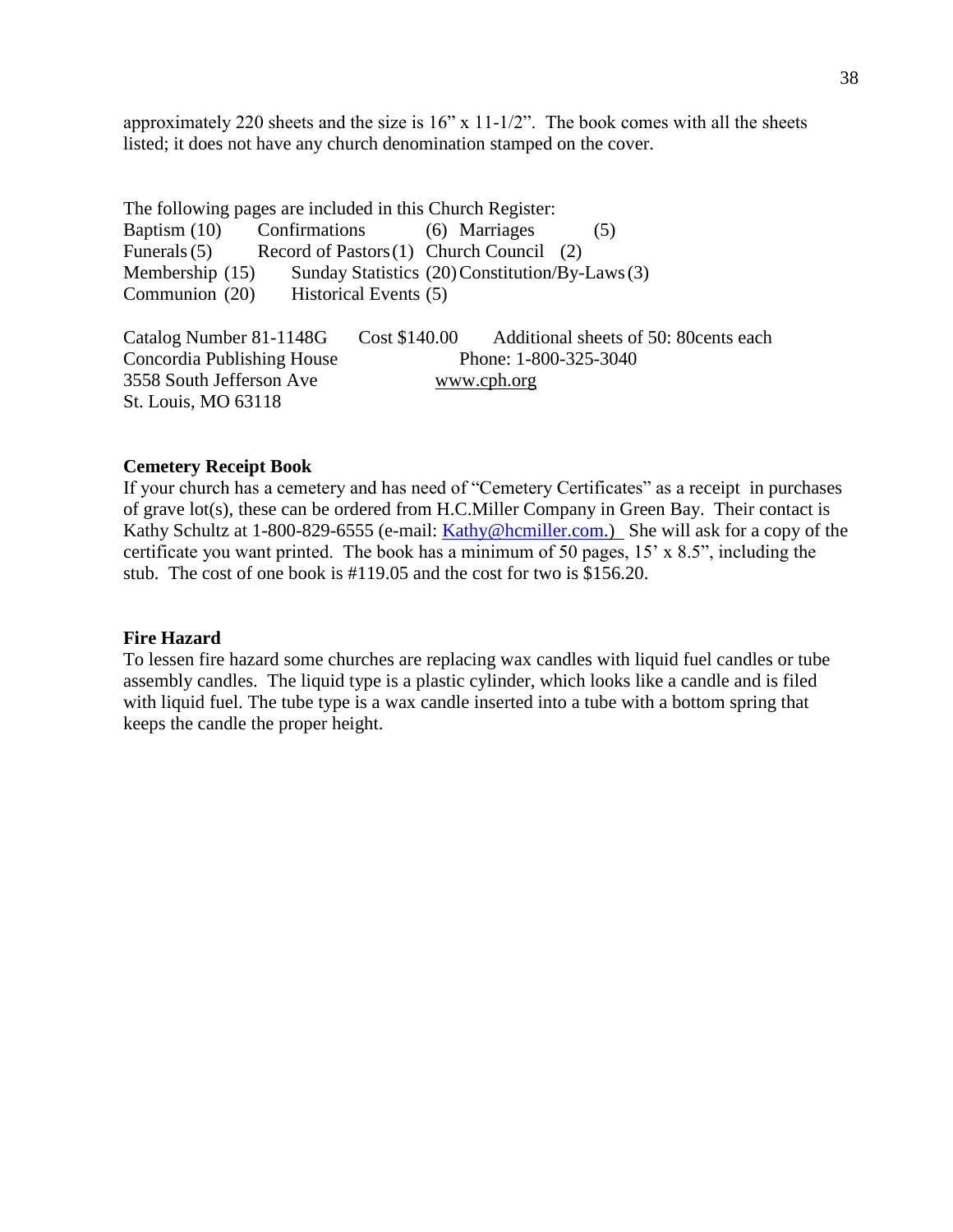## **SUGGESTIONS TO STANDARDIZE CHURCH MINUTES**

By J. D. Peterson

Most churches have many committees and members and officers change regularly. As a result, different secretaries take minutes in a variety of ways. Church historians are often frustrated when reviewing minutes of past meetings because the information they are hoping to find was not recorded. Too often they find something like this: "after discussion the board moved to approve the motion: (the text of the motion) PASSED." As a result, we know that the topic was discussed and approved, but unfortunately, we are left with no clue about the issues surrounding the motion. Here are some guidelines to share with committee members who take minutes. Hopefully these tips will make the work of future church historians a bit easier.

- 1. At the top of the page of minutes type the date of the meeting, name of the board/committee, and the name of the church (or print minutes on church stationary)
- 2. List the first and last names of committee members, noting whether they are present, absent or excused
- 3. Type the minutes in the same order as the meeting agenda. If there is no agenda, request that an agenda be agreed upon at the start of the meeting, explaining that this will aid in the process of taking minutes.
- 4. Leave a wide margin on the left side of your typed minutes so that there is room for changes and additions at the next meeting when the minutes are accepted and approved. Be sure to make complete notes on your original official copy of the minutes for the church archives. Also, include in the current minutes you are taking, a note that the minutes of the previous meeting were approved, noting any changes. Be sure that you sign the file copy for the archives of the typewritten minutes.
- 5. Always notify the committee Chair in advance when you cannot attend to take minutes, allowing the Chair time to find a substitute.
- 6. Motions can be written as,  $m/m/2/c$  (motion made second carried) or  $m/m$  (motion made) or just state motion was made.
- 7. Sometimes the Chair may want to review the minutes before they are distributed to members. After receiving approval, distribute minutes to members as soon as possible following the meeting. Some secretaries use a highlighter on members' copies to remind them of tasks they have agreed to do before the next meeting.
- 8. During fast-moving meetings, do not hesitate to ask the Chair to pause the meeting while you "catch up" with notetaking. You will be asked to read motions before votes are taken and it is important that your notes be complete. List the major issues from the discussion leading up to the vote on the motion.
- 9. Treasurer's and committee reports should be noted briefly in the minutes that should state that the full report, including the number of pages of each, is attached.
- 10. Correspondence received since the last meeting should be noted and the letters filed.
- 11. Include the date of the next meeting (highlighted) at the end of your minutes to make sure that members have this information.
- 12. Increasingly, secretaries of committees are using laptop computers to take minutes of meetings. Many find that this process eases the task.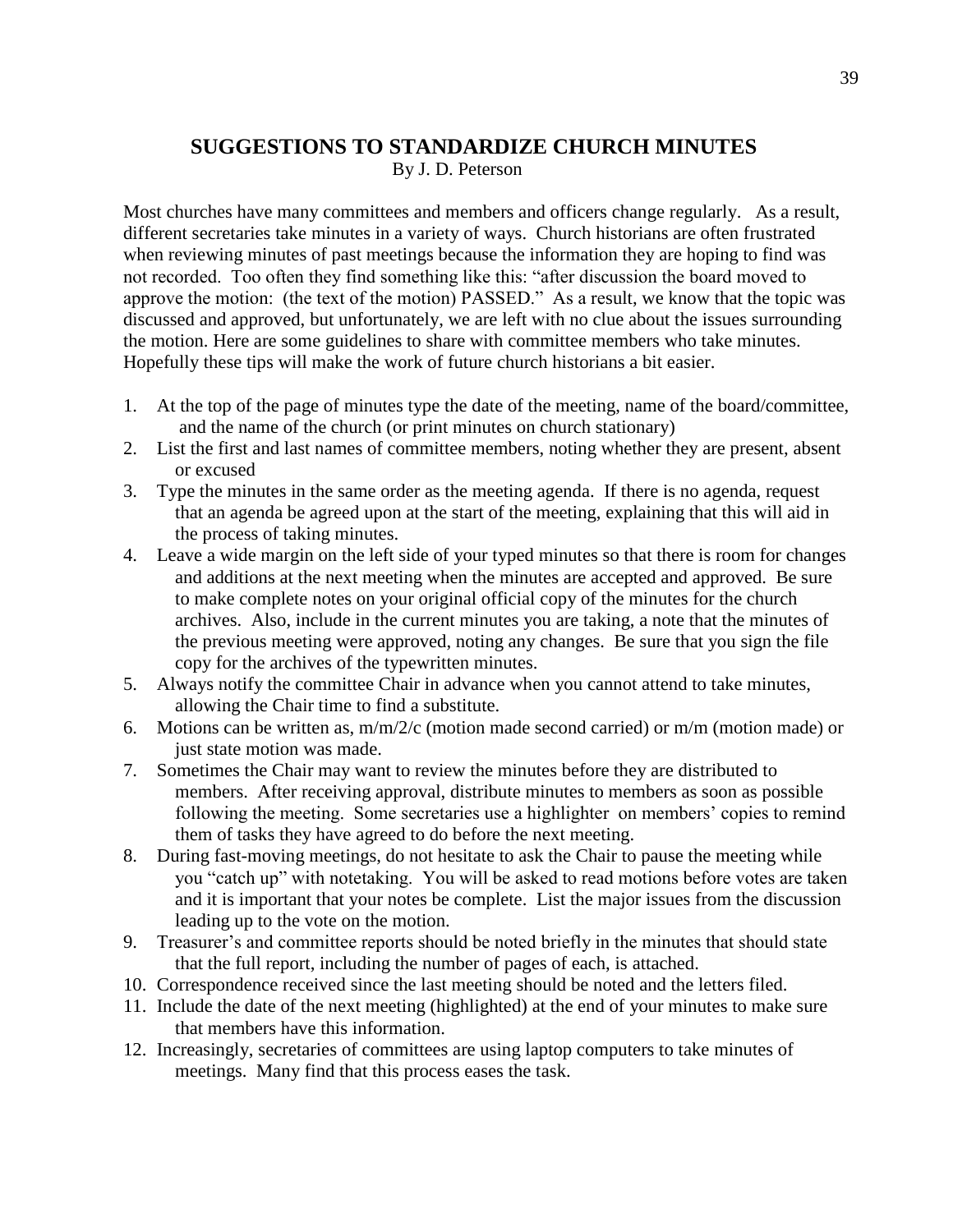## **CHECKLIST FOR AN ANNIVERSARY BOOKLET COMMITTEE**

#### By J. D. Peterson

*The following suggestions are intended to aid church historians and committee members in planning for an anniversary booklet.*

- 1. **Booklet Design.** Perhaps you have a member who has experience in the design of booklets and pamphlets. If not, consider hiring someone who can guide you though the process of selecting paper, typefaces that are easily read, paper stock, and binding. Generally, it is wise to choose standard paper sizes to control printing costs.
- 2**. Pictures.** Pictures of your current church building and other buildings used for worship and education will be important to find in the church archives, or by asking members to share photos to illustrate the cover or body of the booklet. All illustrations need identifying captions and clergy photos should include a sentence or two about the minister pictured, together with dates, when he/she served the congregation.
- 3. **Names.** Your booklet will be filled with the names of those who served and supported the congregation through the years. It will be helpful if one committee member will accept the task of verifying full names and spellings and all dates.
- 4. **Lists.** Lists are a concise way to present information about the congregation. However, by themselves they can be sterile, and it is wise to connect lists to the ministries of the church. Here are categories you may consider: Clergy, moderators, charter members, confirmands, musicians, and educators. You may also list members who may have been ordained in your church\* and those who died while serving their country. Lists may also contain organizations like Women's Guild, The Brotherhood, Sunday school, choirs, etc. Lists of baptisms, confirmed members and funerals may also reflect the ministry of your church. You may choose to list some dates or years with various lists.
- 5. **Memorials.** Survey the memorials in the church. A few paragraphs can be used to describe them and their place in ministry. You may choose to highlight major donations such as stained glass windows, a pipe organ, or building addition. Search out bulletins from memorial dedication services for additional information about these. For example, an organ dedication program usually lists organ stops and the number of organ pipes.
- 6. **Archives.** The church archives will hopefully provide a wealth of information for your historical narrative. If some of these records are written in a language other than English, this is an excellent time to get them translated. The translations will aid in your booklet research and provide a valuable resource for future church historians.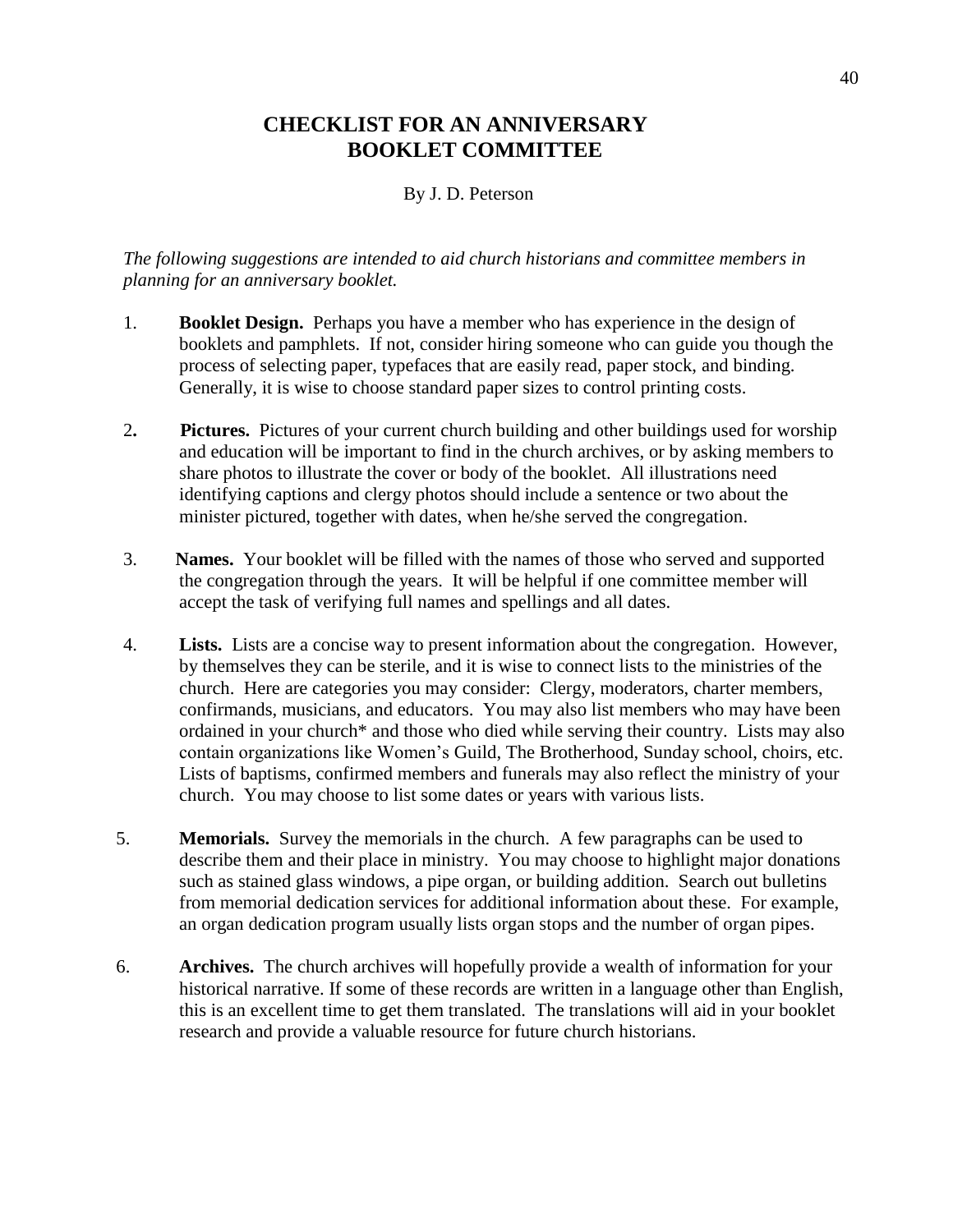7. **Credits.** Throughout the development of the booklet keep careful records of any loans of pictures and other materials. Provide credit in the finished booklet, together with the names of the anniversary committee, and any members who have provided help.

\*The booklet, ,*The United Church of Christ Ordained Ministers of Wisconsin,* was published by the Wisconsin Historical Committee and sent to all Wisconsin UCC congregations in 2007.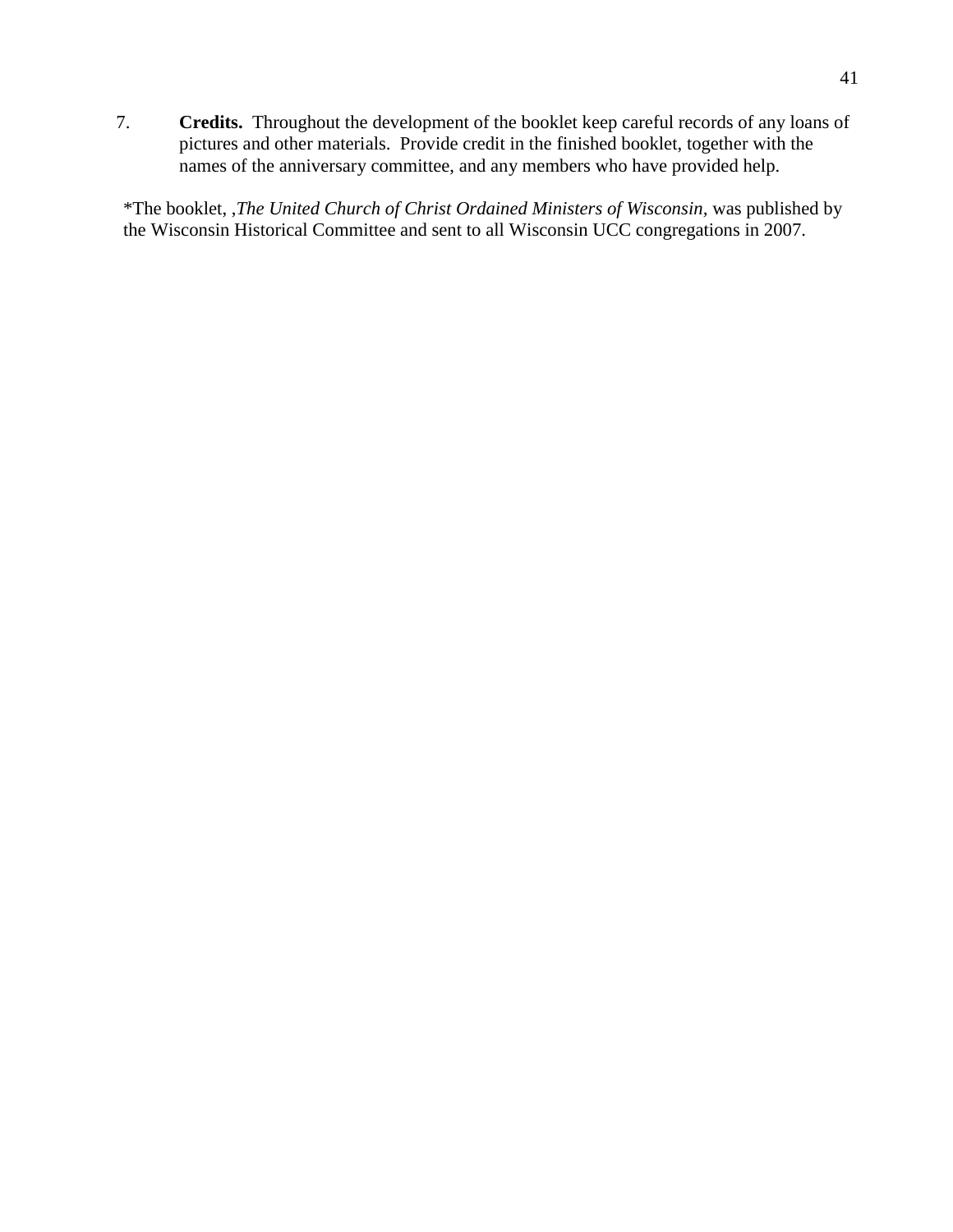#### INDEX

Anniversaries, 3 4 - 3 6, 40 Archives Church, 40 National UCC, 6 Wisconsin Conference, 6 Artifacts, 4 Audio/Visual History, 20 -28, 34, 35 Audio Taping, 20, 31 Form s, 2 5, 2 6 Interviews, 2 1, 2 2, 2 3, 26, 28 -31 Questions, 29-31 Recording Equipment, 2 2 Scope, 20 Video, 22, 35 Calendar, Pictorial, 35 Celebrations, 34-36, 40 Cemetery Receipt Book, 3 8 Census Records, 8 Church History Oral, 20 Pictures, 16, 35, 40 Writing, 13, 1 6, 3 5, 40 Credits, 41 Lists, 40 Memorials, 4 0 Record Book, 37 Displays/Exhibits, 18, 19, 34 -35 Events, Church, 5 Historians, Church Displays, 1 8, 1 9, 34 -35 History Booklet, 35, 40, 41 Planning Celebrations, 34-36, 40 Resources, 3 7 Responsibilities, 12, 14, 15, 16, 17, 18, 20 - 3 1 Historical Records Census, 8 Church Organizations, 10, 39 Community, 7 County, 7 Display, 18, 19, 34-35 Handwritten, 4 Home Missionary Society, 11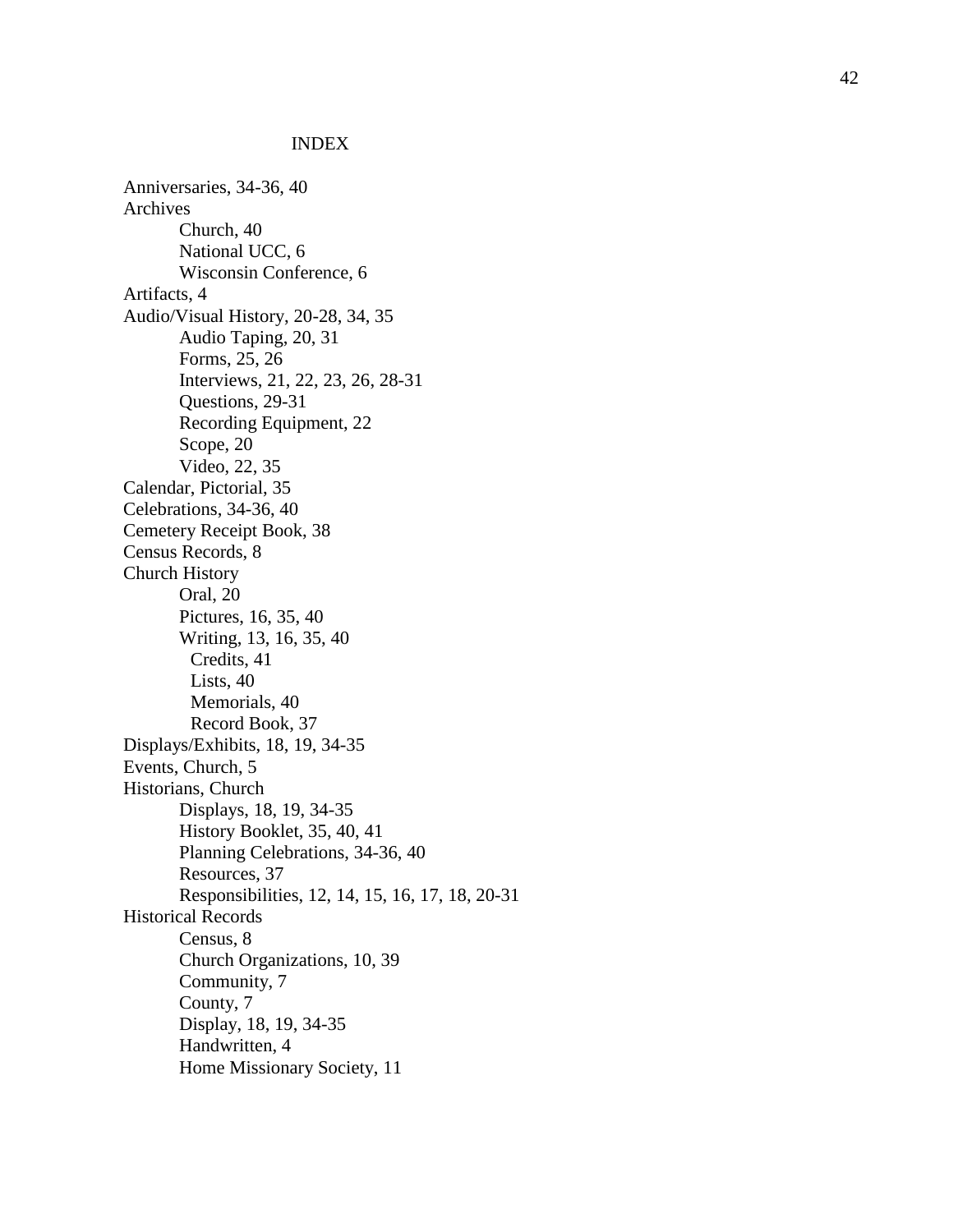Interpreting, 4 Locating, 5 Organization, 10, 18, 38 Printed, 4, 11 -13, 34 Restoration, 19, 3 2, 3 3 Visuals, 4, 40 Home Missionary Society, 11 Interviewing, 20-31 Maps Bird's Eye, 9 Sanborn Insurance, 8 Memorials, 40 Newspapers Clippings, 1 6 Community, 9 Newsletter, 16, 3 4 Minutes, Taking, Suggestions, 3 9 Objects/Artifacts, 4 Printed Materials, 4, 32 -34 Records, Church Archives, 6, 40 Artifacts, 4 Documents, 3, 14 Events, 5, 3 4 Handwritten, 4 Location, 5 Non -print, 4 Organization, 10, 1 8, 38 Pictures, 16, 35, 40 Preserving, 18, 32 Printed, 4, 7 Repair, 18, 3 2 Storage, 14, 1 8 Visual, 4, 40 Supplies for Church Historians, 3 7 Forms, 2 5, 2 6